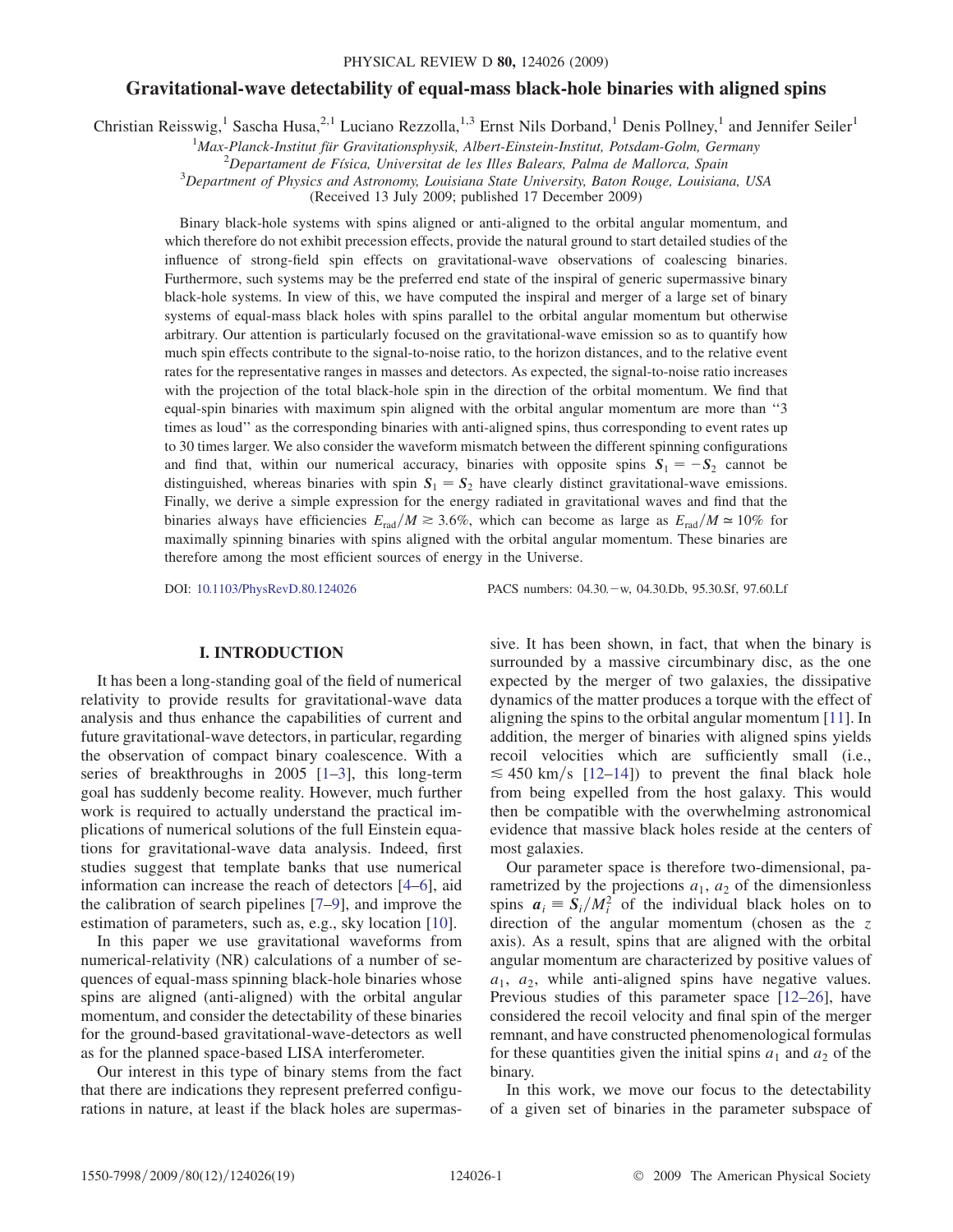(anti-) aligned spins, i.e., for each of these binaries and across a set of different masses we calculate the signal-tonoise ratio (SNR) for the LIGO [[27](#page-17-2),[28](#page-17-3)], enhanced LIGO (eLIGO) [[29](#page-17-4)], advanced LIGO (AdLIGO) [\[5,](#page-16-9)[30\]](#page-17-5), Virgo [\[31\]](#page-17-6), advanced Virgo (AdVirgo) [[32](#page-17-7)], and LISA [\[33](#page-17-8)[,34\]](#page-17-9) detectors.

In this way we attempt to address the following questions:

- (i) Which among the aligned-spin configurations is the ''loudest'' and which one is the ''quietest''?
- (ii) How large is the difference in signal-to-noise ratio between the loudest and the quietest?
- (iii) How do these considerations depend on the detector used, the mass of the binary, and the number of harmonics?
- (iv) Are there configurations whose waveforms are difficult to distinguish and are hence degenerate in the space of templates?

Overall, and as expected, we find that equal-spinning, maximally anti-aligned binaries generally produce the lowest SNR, while equal-spinning, maximally aligned binaries produce the highest SNR. For any mass, the SNR can be well described with a low-order polynomial of the initial spins  $\rho = \rho(a_1, a_2)$  and generally it increases with the total dimensionless spin along the angular momentum direction,  $a = \frac{1}{2}(\mathbf{a}_1 + \mathbf{a}_2) \cdot \hat{\mathbf{L}}$ . The possibility of describing the whole behavior of the waveforms from equal mass ing the whole behavior of the waveforms from equal-mass, aligned/anti-aligned binaries in terms of a single scalar quantity, namely a, provides a certain amount of optimism that also more complex spin configurations can, ultimately, be described in terms of a few parameters only.

We also analyze the impact that modes of the gravitational-wave field of order larger than  $\ell = 2$  but smaller than  $\ell = 5$  have on the maximum SNR and show that for low masses  $M \in [20, 100]$  they contribute, say for the LIGO detector,  $\approx 2.5\%$ , whereas for intermediate masses  $M > 100 M_{\odot}$  they contribute  $\approx 8\%$ .<sup>1</sup> In addition, we determine the ratio between maximum and averaged we determine the ratio between maximum and averaged SNR for  $\ell > 2$ , which is known to be  $\sqrt{5}$  when considering only the  $\ell = 2$ ,  $m = 2$  mode. We also calculate the mismatch between the waveforms from different binaries across our spin-diagram and find that binaries along the diagonal  $a_1 = -a_2$  cannot be distinguished within our given numerical accuracy, whereas configurations along the diagonal  $a_1 = a_2$  are clearly different (cf. Fig. [IV\)](#page-10-0). Finally, we derive a simple expression for the energy radiated in gravitational waves and find that this is bounded between  $\simeq 3.6\%$  and  $\simeq 10\%$  for maximally spinning binaries with spins anti-aligned or aligned with the orbital angular momentum, respectively.

The plan of the paper is as follows: in Sec. II, we recall very briefly the numerical setup and illustrate the properties of the initial data used in the simulations. Sec. III is dedicated to the discussion of the gravitational-wave observables used for the subsequent analysis, while Sec. IV presents the results in terms of the SNR and how this is influenced by higher-order modes. This section also contains a discussion of the match between the waveforms from different binaries and an assessment of the accuracy of our results. Section V, on the other hand, provides a brief discussion of the analytic expressions we have found representing either the SNR or the energy radiated in gravitational waves. Finally, conclusions are summarized in Sec. VI.

## II. NUMERICAL SETUP AND INITIAL DATA

The numerical simulations have been carried out using the CCATIE code, a three-dimensional finite-differencing code solving a conformal-traceless " $3 + 1$ " BSSNOK formulation of the Einstein equations [\[15\]](#page-17-10) using the CACTUS computational toolkit [[35](#page-17-11)] CACTUSWEB and the CARPET [[36](#page-17-12)] adaptive mesh-refinement driver. The main features of the code have been presented in several papers, and recently reviewed in [[15\]](#page-17-10). The code implements the ''moving-punctures'' technique to represent dynamical black holes following [\[2](#page-16-10),[37](#page-17-13)] (see also [\[38](#page-17-14)[,39\]](#page-17-15)), which has proven to be a robust way to evolve black-hole spacetimes.

For compactness we will not report here the details of the formulation of the Einstein equations solved or the form of the gauge conditions adopted. All of these aspects are discussed in great detail in [\[15\]](#page-17-10), to which we refer the interested reader. More specific to these simulations, however, is the numerical grid setup. In the results presented below we have used 9 levels of mesh refinement with a fine-grid resolution of  $\Delta x/M = 0.02$  and fourth-order finite differencing. The wave-zone grid has a resolution of  $\Delta x/M = 0.128$  and extends from  $r = 24M$  to  $r = 180M$ , in which our wave extraction is carried out. The outer (coarsest) grid extends to a spatial position which is 819.2M in each coordinate direction. Furthermore, because the black holes spins are all directed along the z axis of our Cartesian grids, it is possible to use a reflection symmetry condition across the  $z = 0$  plane.

The initial data are constructed applying the ''puncture'' method [[40](#page-17-16)–[43](#page-17-17)] as described in [\[44\]](#page-17-18). We have considered four different sequences labeled as " $r$ ," " $s$ ," " $t$ ," and "u" along straight lines in the  $(a_1, a_2)$  parameter space, also referred to as the ''spin diagram'' (cf. Table [I](#page-2-0) for details). As shown in Fig. [1,](#page-2-1) these sequences allow us to cover the most important portions of the space of parameters which, we recall, is symmetric with respect to the  $a_1 = a_2$ diagonal.

We note that similar sequences have also been considered in [[12](#page-16-8),[15](#page-17-10)–[18\]](#page-17-19) but have here been recalculated both using a higher resolution and with improved initial orbital

<sup>&</sup>lt;sup>1</sup>Note that for some specific angles at which the SNR is not maximum, the contribution of the higher modes can be much more significant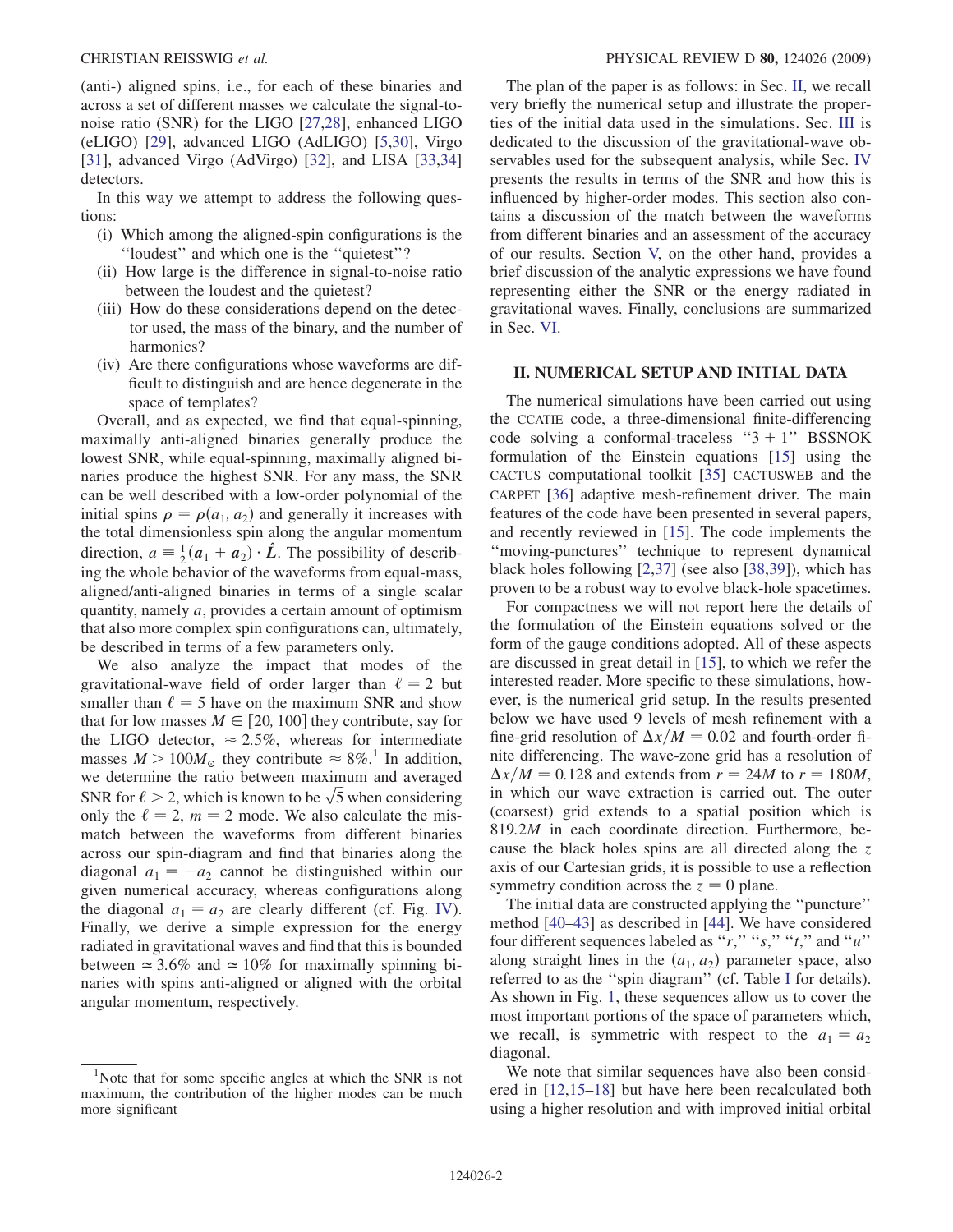<span id="page-2-0"></span>TABLE I. Binary sequences for which numerical simulations have been carried out, with various columns referring to the puncture initial location  $\pm x/M$ , the mass parameters  $m_i/M$ , the dimensionless spins  $a_i$ , and the normalized ADM mass  $\tilde{M}_{ADM} = \tilde{M}_{ADM}/M$ <br>measured at infinity. Finally, the last four columns contain the numerical values of the measured at infinity. Finally, the last four columns contain the numerical values of the energy radiated during the simulation using the two methods described in the text and the corresponding errors between them, as well as the error to the fitted values.

|                | $\pm x/M$ | $m_1/M$ | $m_2/M$ | $a_1$    | $a_2$    | $(p_x, p_y)_1 = -(p_x, p_y)_2$ | $\tilde{M}_{{\rm ADM}}$ | $E_{\rm rad}^{\rm NR}$ | $\overline{E_{\rm rad}^{Q^{\times,+}}}$ | err. $(\% )$ | fit err. $(\%)$ |
|----------------|-----------|---------|---------|----------|----------|--------------------------------|-------------------------|------------------------|-----------------------------------------|--------------|-----------------|
| $r_0$          | 4.0000    | 0.3997  | 0.3998  | $-0.600$ | 0.600    | $(0.002103, -0.112457)$        | 0.9880                  | 0.0366                 | 0.0356                                  | 2.8          | 1.6             |
| r <sub>2</sub> | 4.0000    | 0.3997  | 0.4645  | $-0.300$ | 0.600    | $(0.002024, -0.111106)$        | 0.9878                  | 0.0407                 | 0.0394                                  | 3.3          | 0.6             |
| $r_4$          | 4.0000    | 0.3998  | 0.4825  | 0.000    | 0.600    | (0.001958, 0.001958)           | 0.9876                  | 0.0459                 | 0.0445                                  | 3.1          | 1.9             |
| r <sub>6</sub> | 4.0000    | 0.3999  | 0.4645  | 0.300    | 0.600    | $(0.001901, -0.108648)$        | 0.9876                  | 0.0523                 | 0.0504                                  | 3.8          | 2.2             |
| $S_{-8}$       | 5.0000    | 0.3000  | 0.3000  | $-0.800$ | $-0.800$ | $(0.001300, -0.101736)$        | 0.9894                  | 0.0240                 | 0.0231                                  | 3.8          | 3.0             |
| $S_{\Omega}$   | 4.0000    | 0.4824  | 0.4824  | 0.000    | 0.000    | $(0.002088, -0.112349)$        | 0.9877                  | 0.0360                 | 0.0354                                  | 1.7          | 0.2             |
| $S_{2}$        | 4.0000    | 0.4746  | 0.4746  | 0.200    | 0.200    | $(0.001994, -0.110624)$        | 0.9877                  | 0.0421                 | 0.0410                                  | 2.7          | 1.7             |
| $S_{\Delta}$   | 4.0000    | 0.4494  | 0.4494  | 0.400    | 0.400    | $(0.001917, -0.109022)$        | 0.9876                  | 0.0499                 | 0.0480                                  | 4.0          | 2.5             |
| $S_6$          | 4.0000    | 0.4000  | 0.4000  | 0.600    | 0.600    | $(0.001860, -0.107537)$        | 0.9876                  | 0.0609                 | 0.0590                                  | 3.2          | 0.2             |
| $S_8$          | 4.0000    | 0.4000  | 0.4000  | 0.800    | 0.800    | $(0.001816, -0.106162)$        | 0.9877                  | 0.0740                 | 0.0744                                  | 0.5          | 2.2             |
| $t_0$          | 4.0000    | 0.3995  | 0.3995  | $-0.600$ | $-0.600$ | $-0.002595, 0.118379$          | 0.9886                  | 0.0249                 | 0.0243                                  | 2.5          | 1.1             |
| t <sub>1</sub> | 4.0000    | 0.3996  | 0.4641  | $-0.600$ | $-0.300$ | $-0.002431, 0.116748$          | 0.9883                  | 0.0271                 | 0.0264                                  | 2.7          | 1.8             |
| t <sub>2</sub> | 4.0000    | 0.3997  | 0.4822  | $-0.600$ | 0.000    | $-0.002298, 0.115219$          | 0.9881                  | 0.0295                 | 0.0289                                  | 2.1          | 2.2             |
| $t_3$          | 4.0000    | 0.3998  | 0.4642  | $-0.600$ | 0.300    | $-0.002189, 0.113790$          | 0.9880                  | 0.0326                 | 0.0317                                  | 2.8          | 1.8             |
| u <sub>2</sub> | 4.0000    | 0.4745  | 0.4745  | $-0.200$ | 0.200    | $(0.002090, -0.112361)$        | 0.9878                  | 0.0361                 | 0.0354                                  | 2.0          | 0.2             |
| $u_4$          | 4.0000    | 0.4492  | 0.4494  | $-0.400$ | 0.400    | $(0.002095, -0.112398)$        | 0.9879                  | 0.0363                 | 0.0355                                  | 2.3          | 0.7             |
| $u_{8}$        | 4.0000    | 0.2999  | 0.2999  | $-0.800$ | 0.800    | $(0.002114, -0.112539)$        | 0.9883                  | 0.0374                 | 0.0363                                  | 3.0          | 3.7             |

parameters. More specifically, we use post-Newtonian (PN) evolutions following the scheme outlined in [\[45\]](#page-17-20), which provides a straightforward prescription for initialdata parameters with small initial eccentricity, and which can be interpreted as part of the process of matching our

<span id="page-2-1"></span>

FIG. 1 (color online). Schematic representation in the  $(a_1, a_2)$ plane, also referred to as the ''spin-diagram,'' of the initial data collected in Table [I.](#page-2-0) These sequences cover most important portions of the space of parameters, which is symmetric with respect to the  $a_1 = a_2$  diagonal.

numerical calculations to the inspiral described by the PN approximations. The free parameters to be chosen for the puncture initial data are therefore: the puncture coordinate locations  $C_i$ , the puncture bare mass parameters  $m_i$ , the linear momenta  $p_i$ , and the individual spins  $S_i$ . The initial parameters for all of the binaries considered are collected in the left part of Table [I.](#page-2-0) The initial separations are fixed at  $D = 8M$ , where M is the total initial black-hole mass, chosen as  $M = 1$  (note that the initial Arnowitt-Deser-Misner (ADM) mass of the spacetime is not exactly 1 due to the binding energy of the black holes), while the individual asymptotic initial black-hole masses are therefore  $M_i = 1/2$ . The only exception is for the binary  $s_{-8}$ , for which  $D = 10M$ .

## III. GRAVITATIONAL-WAVE OBSERVABLES

In this section we discuss the gravitational-wave observables that have been studied from the sample reported in Table [I](#page-2-0) and how these have been used to compute the radiated energy, the SNR, the horizon distances and the event rates.

### A. Numerical-Relativity waveforms

Although the CCATIE code computes the gravitational waveforms either via the Newman-Penrose curvature scalar  $\Psi_4$  or via gauge-invariant metric perturbations on a Schwarzschild background, the analysis carried hereafter will be made in terms of the latter. While the two prescriptions yield, in fact, estimates which are in very good agreement with each other and with differences below 2% (see discussion in [[15](#page-17-10)]), we have found that the results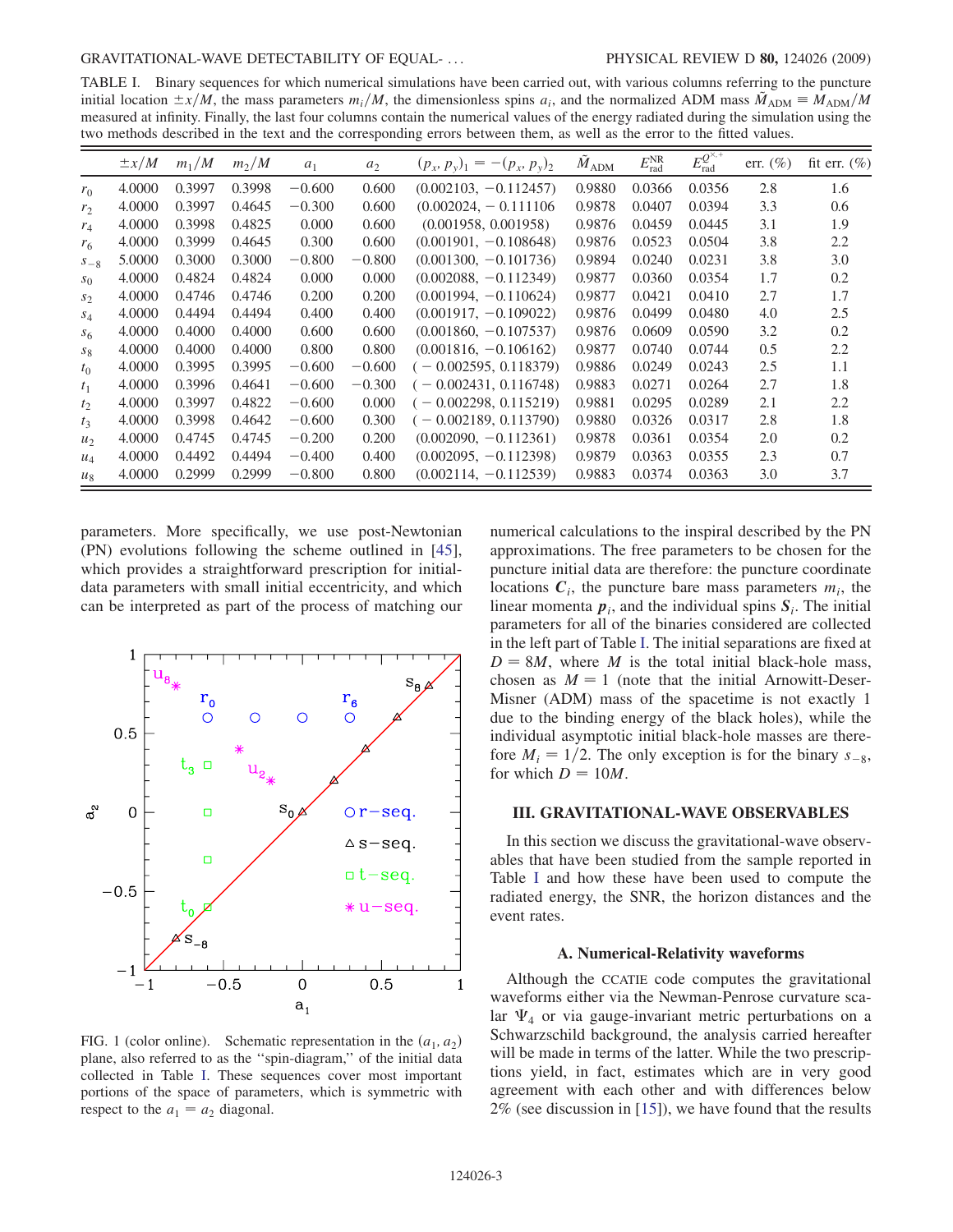obtained using gauge-invariant quantities have a smaller numerical error, and are thus preferable.

More specifically, we compute the gravitational-wave amplitudes  $h_{\ell m}^+$  and  $h_{\ell m}^{\times}$  in terms of the even and odd master functions  $Q_{\ell m}^+$  and  $Q_{\ell m}^\times$  via the relations [\[46\]](#page-17-21)

$$
h_{\ell m}(t) = h_{\ell m}^{+}(t) - ih_{\ell m}^{\times}(t) = Q_{\ell m}^{+}(t) - i \int_{-\infty}^{t} dt' Q_{\ell m}^{\times}(t'),
$$
\n(1)

where the gauge-invariant perturbations are typically extracted at a radius of  $r_{\rm E} = 160M$  (see Sec. IV D for a discussion of the accuracy of our measurements and Ref. [[15](#page-17-10)] for a comparison among different extraction radii).

As mentioned before, all our binaries (but  $s_{-8}$ ) have initial separations of  $D = 8.0M$  ( $D = 10.0M$ ), which, in the parameter space that we have considered, leads to a maximum initial frequency of the numerical waveforms, that is  $\omega_{\text{ini}} = 0.084/M$ . Depending therefore on the mass M, such an initial frequency can be greater than the lower cutoff frequency of the detector  $\omega_{\rm co}$  for a given source at an arbitrary distance. Because we expect that for most masses  $\omega_{\rm co}$  will be smaller than  $\omega_{\rm ini}$ , we need to provide additional information about the gravitational-wave signal in the frequency range between  $\omega_{\rm co}$  and  $\omega_{\rm ini}$ . This can be accomplished by ''gluing'' the NR waveform with a PN part as discussed in the next section.

<span id="page-3-0"></span>TABLE II. Initial instantaneous frequencies  $M\omega_{\text{ini}}$  and associated minimum masses  $M_{\text{min}}$  of the NR waveforms for the different models and for each detector according to the corresponding lower cutoff frequency (i.e., at 30 Hz for Virgo, at 40 Hz for eLIGO, at 10 Hz for AdLIGO/AdVirgo, and at  $10^{-4}$  Hz for LISA). All the values for the masses are in units of solar masses.

|                | $M\omega_{\rm ini}$ | $M_{\rm min}$<br>Virgo | $M_{\rm min}$<br>eLIGO | $M_{\rm min}$<br>AdLIGO/AdVirgo | $M_{\rm min}$<br>LISA |
|----------------|---------------------|------------------------|------------------------|---------------------------------|-----------------------|
| $r_0$          | 0.080               | 86.2                   | 64.6                   | 258.5                           | $2.58 \times 10^{7}$  |
| r <sub>2</sub> | 0.078               | 84.0                   | 63.0                   | 252.0                           | $2.52 \times 10^{7}$  |
| $r_4$          | 0.077               | 82.9                   | 62.2                   | 248.8                           | $2.49 \times 10^{7}$  |
| $r_6$          | 0.076               | 81.8                   | 61.4                   | 245.5                           | $2.46 \times 10^{7}$  |
| $S_{-8}$       | 0.060               | 64.6                   | 48.4                   | 193.8                           | $1.93 \times 10^{7}$  |
| $s_0$          | 0.080               | 86.2                   | 64.6                   | 258.5                           | $2.58 \times 10^{7}$  |
| $S_2$          | 0.078               | 84.0                   | 63.0                   | 252.0                           | $2.52 \times 10^{7}$  |
| $S_4$          | 0.076               | 81.8                   | 61.4                   | 245.5                           | $2.46 \times 10^{7}$  |
| s <sub>6</sub> | 0.075               | 80.8                   | 60.6                   | 242.3                           | $2.42 \times 10^{7}$  |
| $s_8$          | 0.073               | 78.6                   | 59.0                   | 235.8                           | $2.36 \times 10^{7}$  |
| $t_{0}$        | 0.084               | 90.5                   | 67.8                   | 271.4                           | $2.71 \times 10^{7}$  |
| $t_1$          | 0.083               | 89.4                   | 67.0                   | 268.2                           | $2.68 \times 10^{7}$  |
| $t_2$          | 0.082               | 88.3                   | 66.2                   | 264.9                           | $2.65 \times 10^{7}$  |
| $t_3$          | 0.081               | 87.2                   | 65.4                   | 261.7                           | $2.62 \times 10^{7}$  |
| $u_2$          | 0.080               | 86.2                   | 64.6                   | 258.5                           | $2.58 \times 10^{7}$  |
| $u_4$          | 0.080               | 86.2                   | 64.6                   | 258.5                           | $2.58 \times 10^{7}$  |
| $u_{8}$        | 0.080               | 86.2                   | 64.6                   | 258.5                           | $2.58 \times 10^{7}$  |

The values of the initial frequencies and of the associated minimum masses  $M_{\text{min}}$  for each of the detectors considered are reported in Table [II.](#page-3-0)

## B. Matching PN and NR waveform amplitudes

The existence of a cutoff mass set by the initial frequency of the NR simulations would clearly restrict the validity of our considerations to large masses only. To counter this and thus include also binaries with smaller masses, we account for the early inspiral phase by describing it via PN approximations. To produce the PN waveforms, and the PN energy that we are using directly in Sec. V B, we have used the spinning TaylorT1 approximant used in Hannam et al. [\[47\]](#page-17-22), and which is based on the PN expressions described in [\[48](#page-17-23)[–55\]](#page-17-24). The choice of TaylorT1 is motivated by that fact, that in [[47](#page-17-22)] it is found to be more robust in the spinning case than the TaylorT4 approximant, which was previously found to yield excellent results in the nonspinning case [[56](#page-17-25)] (see, e.g., [[56](#page-17-25)] for a comparison of different techniques to obtain the gravitational-wave phase information for quasicircular inspiral). These waveforms are 3.5 PN accurate in the nonspinning phase, and 2.5 PN accurate in the spin-dependent terms entering the phasing. The gravitational-wave amplitudes, on the other hand, have been computed according to Ref. [[57](#page-17-26)] (see also [[58](#page-17-27)]) to the highest PN order that is currently known for each of the spherical harmonic modes that we use.

A phase-coherent construction of hybrid PN-NR waveforms is rather delicate, and has not yet been achieved for the higher spherical harmonic modes we use here (see [[4](#page-16-2)[,5\]](#page-16-9) for some recent work in the case of nonspinning binaries). However, for the present purpose of computing the SNR and the radiated energies, such a construction in the time domain is not necessary and all of the relevant work can be done much more simply in the frequency domain. In practice, we Fourier transform the PN and NR waveforms and ''glue'' them together at a suitable gluing frequency  $\omega$ <sub>glue</sub>. Since the SNR depends only on the amplitude of the waveform, [cf. Eq. [\(5](#page-4-0))], it is not necessary to match the PN waveform in the phase. This greatly simplifies the process of waveform matching and basically reduces to a simple check of the amplitude matching to address the error of the mismatch. Indeed, we have found that without any parameter adjustment, the PN-waveform amplitudes match rather well with the inspiral part of the NR waveforms, and result in an error that is usually  $\approx 1.5\%$  and in the worst case  $\approx 4.0\%$  for the binary configuration  $t_0$ . The only care which is important to pay in the time-domain analysis, and in order to limit the noise artifacts in the Fouriertransformed amplitudes, is the use of a windowing function (e.g., a hyperbolic tangent) to smoothly blend the waveform to zero before the initial burst of spurious radiation and after the ringdown, in order to limit spurious oscillations in the Fourier-transformed waveform. A representative example is shown in Fig. [2](#page-4-1), where we report the noise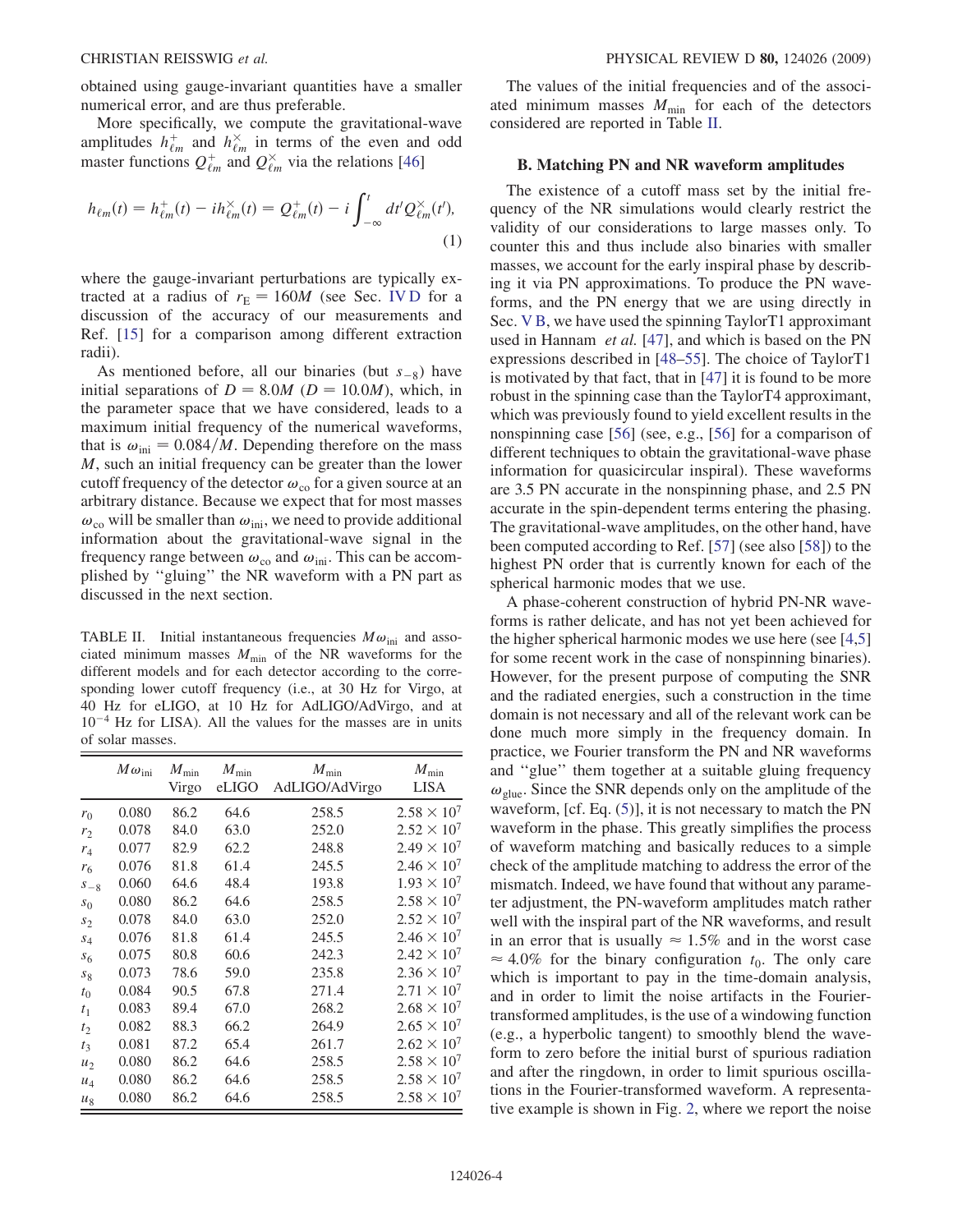<span id="page-4-1"></span>

FIG. 2 (color online). Noise strain for the Advanced LIGO and Virgo detectors and the Fourier-transformed amplitude of the PN and NR waveform at  $\theta = 0$ ,  $\phi = 0$  for a total mass  $M = 200M_{\odot}$ <br>at a distance  $d = 100$  Mpc for the maximally spinning model so at a distance  $d = 100$  Mpc for the maximally spinning model  $s_8$ . The gluing frequency is at  $f_{\text{glue}} = 27.14 \text{ Hz}.$ 

strain for the Virgo and Advanced LIGO detectors, together with the Fourier-transformed amplitude of the PN and NR waveform for the maximally spinning model  $s_8$ . The waveform is assumed to be observed at  $\theta = 0$ ,  $\phi = 0$ <br>for a total mass  $M = 200M$ , and from a distance  $d =$ for a total mass  $M = 200 M_{\odot}$  and from a distance  $d =$ 100 Mpc. The gluing frequency in this case is at  $f_{glue}$  =  $\omega_{\text{glue}}/(2\pi) = 27.14 \text{ Hz}.$ 

Since each  $\ell$ , *m* mode of the gravitational-wave field will have a different initial frequency, we need to make sure that they are all properly taken into account when determining the gluing frequency, so that, at least in principle

$$
\omega_{\text{glue}} \ge \max_{\ell,m} (\omega_{\text{ini}})_{\ell m}.
$$
 (2)

<span id="page-4-2"></span>In practice, the initial frequency of our highest mode,  $\ell =$ 4,  $m = 4$ , has an initial frequency  $(\omega_{\text{ini}})_{44} = 2(\omega_{\text{ini}})_{22}$ . As a result, we select the gluing frequency according to the binary configuration with the largest initial frequency, i.e., the binary  $t_0$ , and take  $\omega_{\text{glue}} = 2(\omega_{\text{ini}})_{22} = 0.168/M$ . We also measure how sensitive this choice is, by considering how the results are affected when choosing instead  $\omega_{glue}$   $\pm$  $\Delta \omega$ , with  $\Delta \omega \ll \omega_{\text{glue}}$ . More specifically, for  $\Delta \omega = 0.01/M$ , we find a maximal difference in the computed  $0.01/M$  we find a maximal difference in the computed SNR of  $\sim$ 2.0% over all configurations and all masses. Note that such a difference affects equally the maximum and averaged SNRs (see Sec. III D for a discussion on these two different measures of the SNR). Furthermore, a change of  $\Delta \omega$  in  $\omega_{glue}$  affects only marginally the relative difference between SNRs computed by including modes up to  $\ell = 2$  and  $\ell = 4$ , and also in this case the differences are  $\sim$  2.0%. Overall, therefore, the uncertainties introduced by the choice of  $\omega_{glue}$  are much smaller than the typical error at which we report the SNRs.

## C. Radiated energy

Since the total energy must be conserved, we can use the radiated energy as an important tool to verify the accuracy of the gravitational-wave amplitude and thus the overall precision of our calculations. More specifically, because it is straightforward to determine the initial and the final total mass, it is also straightforward to compare the difference in the two with the radiated energy. In practice, we compute the initial mass of the system as  $M_{\text{ini}} = \tilde{M}_{\text{ADM}}$ , while the final mass of the merger remnant  $M_{fin}$  is deduced from the properties of the apparent horizon within the isolated-horizon formalism as first discussed in [[59](#page-17-28)] and then extensively investigated in [[60](#page-17-29)]. The radiated energy is then simply given by the difference

$$
E_{\text{rad}}^{\text{NR}} = M_{\text{ADM}} - M_{\text{fin}},\tag{3}
$$

and should be equal to the energy that has been radiated through gravitational waves during the simulation [[46](#page-17-21)]

$$
E_{\text{rad}}^{\mathcal{Q}^{\times,+}} = \frac{1}{32\pi} \sum_{\ell,m} \int_0^t dt' \bigg( \left| \frac{dQ_{\ell m}^+}{dt} \right|^2 + |Q_{\ell m}^{\times}|^2 \bigg). \tag{4}
$$

Overall, we have found that for all binaries the difference between  $E_{\text{rad}}$  and  $E_{\text{rad}}^{Q^{\times,+}}$  is between  $\sim 0.5\%$  and  $\sim 4.0\%$  and<br>a detailed comparison of the numerical values is reported a detailed comparison of the numerical values is reported in Table [I.](#page-2-0) In Sec. V B, we will discuss an analytic fit to the computed data that provides a simple-to-use measure of the amount of mass radiated during the inspiral, merger, and ringdown as a function of the initial spins.

### D. SNR, horizon distances, and event rates

<span id="page-4-0"></span>Following Ref. [[61](#page-17-30)], we define the SNR,  $\rho$ , for matchedfiltering searches as

$$
\rho^2 \equiv \left(\frac{S}{N}\right)_{\text{matched}}^2 = 4 \int_0^\infty \frac{|\tilde{h}(f)|^2}{S_h(f)} df,\tag{5}
$$

where  $\tilde{h}(f)$  is the Fourier transform of the time-domain gravitational-wave signal  $h(t)$ , defined in the continuum as

$$
\tilde{h}(f) = \int_{-\infty}^{\infty} h(t)e^{-2\pi i f t}dt,
$$
\n(6)

and  $S_h(f)$  is the noise power spectral density for a given detector. Hereafter, we will consider the  $S_h(f)$  for the ground-based detectors LIGO, enhanced LIGO, advanced LIGO and Virgo, as well as the space-bound LISA interferometer. (The associated noise power spectral densities are reported in Appendix A.)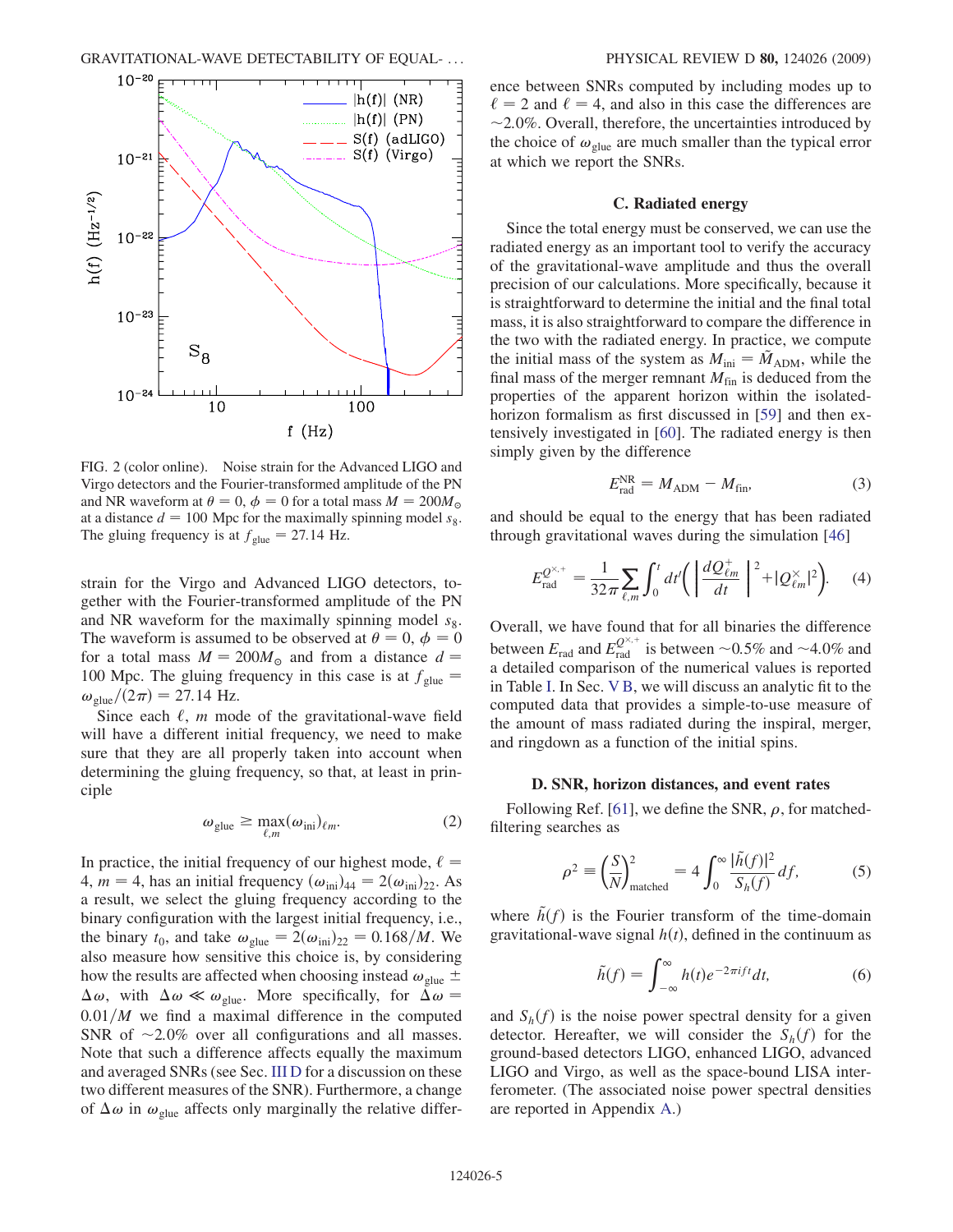Note that since the SNR [\(5](#page-4-0)) depends on the angle from the source to the detector, it is useful to introduce the angleaveraged SNR  $\langle \rho^2 \rangle$ , which can be computed straightforwardly after decomposing the gravitational-wave signal in terms of spherical harmonic modes. More specifically, using the orthonormality of the spin-weighted spherical harmonic basis  $sY_{\ell m}$ , the "angle-averaged" SNR

$$
\rho_{\text{avg}} \equiv \langle \rho^2 \rangle \equiv \frac{1}{\pi} \int d\Omega \int df \frac{|\sum_{\ell m} \tilde{h}_{\ell m}(f)_{-2} Y_{\ell m}(\Omega)|^2}{S_h(f)} \tag{7}
$$

can be written as a simple sum of integrals of the absolute squares of the Fourier-transformed modes  $\tilde{h}_{\ell m}(f)$ 

$$
\rho_{\text{avg}} = \frac{1}{\pi} \sum_{\ell m} \int df \frac{|\tilde{h}_{\ell m}(f)|^2}{S_h(f)},\tag{8}
$$

and hence it can be evaluated straightforwardly. For each binary, distance and mass, we have calculated both the "*maximum*" SNR  $\rho_{\text{max}}$  for an optimally oriented detector, i.e., the SNR for a detector oriented such that it measures only the  $+$  polarization of the gravitational-wave signal, and the averaged SNR. Here, the mass is always meant to be the *redshifted* total mass, i.e.,  $(1 + z)M_{\text{source}}$ , where z is the redshift and  $M_{\text{source}}$  is the mass at the source. For sources at small distances, i.e., less than 100 Mpc, then  $z \leq$ 0.024 and hence  $M \approx M_{\text{source}}$  to within a few percent. Identical results would have been obtained if we had considered the  $\times$  polarization.

It is worth noting that if the gravitational-wave signal is modeled simply through the dominant  $\ell = 2 = m$  mode (or in our case via a superposition  $\ell = 2 = \pm m$ ),<sup>2</sup> the maximum SNR can be deduced from the average SNR after exploiting the properties of the spin-weighted spherical harmonic  $Z_{2}Y_{22}$  and  $Z_{2}Y_{2-2}$ , namely,

$$
\rho_{\text{max}} = \sqrt{5 \rho_{\text{avg}}^2 (\ell = 2, m = 2)}
$$
(9)

$$
= \sqrt{\frac{5}{2}\rho_{\text{avg}}^2(\ell=2, m=\pm 2)}.
$$
 (10)

<span id="page-5-1"></span>However, such a relation is no longer true when including modes with  $\ell > 2$ , and the relation between the maximum and the averaged value of the SNR can only be determined numerically.

When computing the SNR, a reference distance needs to be fixed and we have set such a distance to be  $d_{\rho} =$ 100 Mpc. The results of the SNR at  $d<sub>\rho</sub>$  across the spin diagram can then be recast in terms of an ''horizon distance'', namely, the distance at which a given binary system with redshifted mass M has an SNR equal to a threshold for detectability, which we chose to be  $\rho = 8$ , as customary for ground-based detectors. The horizon distance is then simply defined as

$$
d_H = d_\rho \left(\frac{\rho(d = d_\rho)}{8}\right) \text{Mpc.}
$$
 (11)

<span id="page-5-0"></span>The quantity  $d_H$  is clearly equivalent to the SNR but has the advantage to provide, at least for detectors not operating at large SNRs, a simple estimate of the increase in the relative event rate  $R$  as

$$
R \sim \left(\frac{d_H}{d_{H,a=-1}}\right)^3,\tag{12}
$$

where  $d_{H,a=-1}$  is the horizon distance of the configuration with lowest SNR, i.e., which belongs to the extrapolated case  $a = -1$ . Although simple, this formula requires a caveat. Expression [\(12\)](#page-5-0) is valid as an equality only for small horizon distances, namely, those for which the redshift is negligible. This is because at large redshifts the observed masses would differ considerably from the masses at the source. In other words, at large redshifts the horizon distances would be different not only because of the spin, but also because the masses at the sources would be intrinsically different. This clearly impacts the deduced event rate as defined in ([12](#page-5-0)), which considers only the contributions coming from the spin. Hence, for large redshifts the event rate  $R$  defined here serves only as a lower limit for masses larger than the optimal one and, vice versa, as an upper bound for masses smaller than the optimal.

To fix the ideas, let us consider a concrete example. Let us assume that we have calculated the horizon distance for a binary with  $a = -1$  which, as can be deduced from Fig. [4](#page-7-0) and will be discussed in the next section, will lead to the smallest SNR for a given detector. We also assume that this binary has a mass at the detector which is smaller than the optimal one. Let us now consider a binary with the same mass at the detector but with  $a > -1$ ; this binary will clearly lead to a larger SNR but because the masses at the detector are the same, the mass of the binary with  $a > -1$ will be (because of the redshift) smaller at the source. As a result, its horizon distance will be overestimated, and hence the event rate coming from ([12](#page-5-0)) only an upper bound. A similar argument for masses larger than the optimal one would instead lead to the conclusion that the event rate R is only a lower bound.

#### IV. RESULTS

In what follows we discuss the results obtained in terms of the SNR and how this is influenced by higher-order modes. We also discuss the match between the waveforms from different binaries and an assessment of the accuracy of our results.

<sup>&</sup>lt;sup>2</sup>Note that in our binary configurations due to symmetry, we always have  $h_{\ell m} = h_{\ell - m}$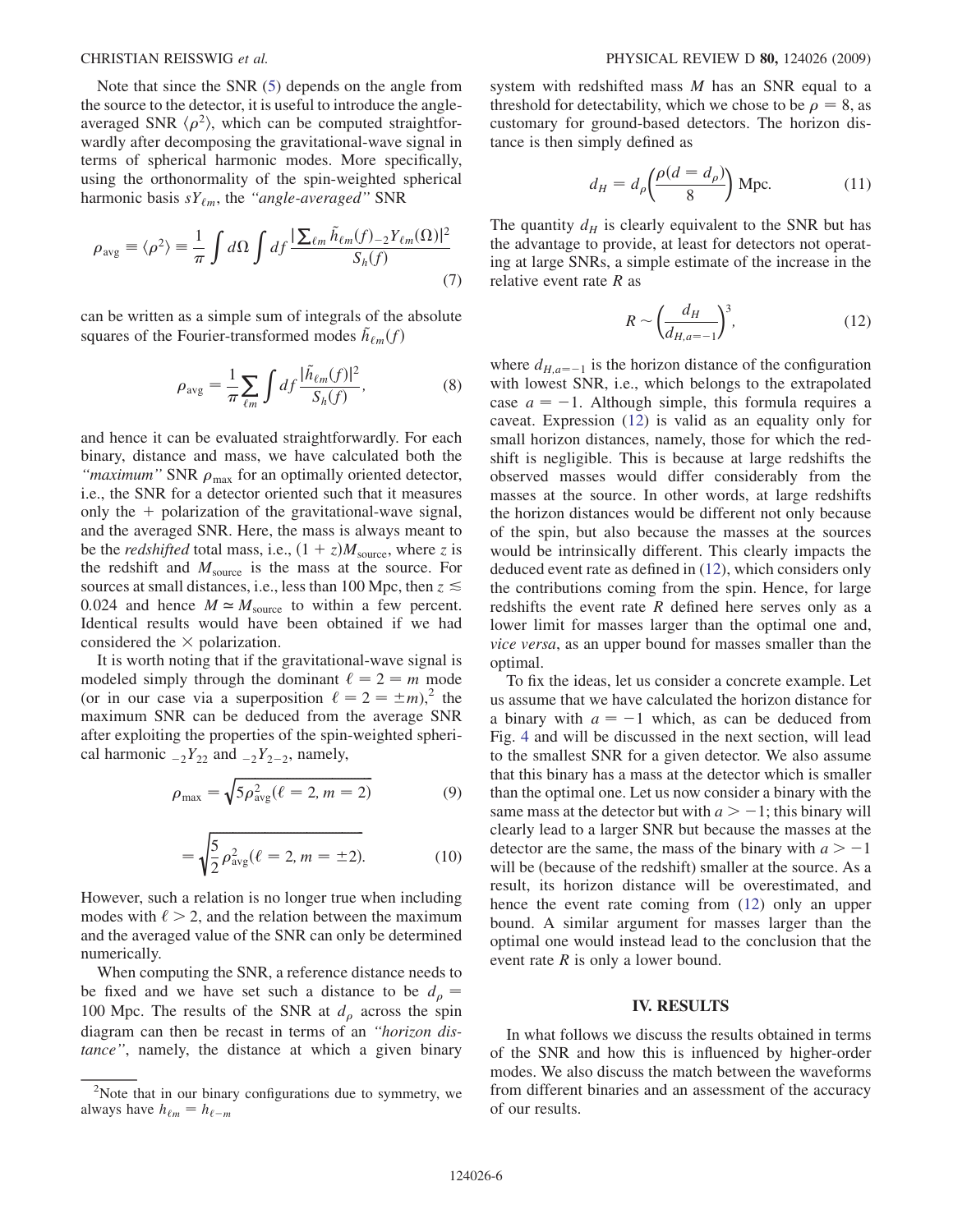<span id="page-6-0"></span>

FIG. 3 (color online). Averaged and maximum horizon distance  $d_H = d_H(a, M)$  for the LIGO detector (top left panel), for the Virgo detector (top right panel), and for the advanced versions of both detectors (bottom left and right panels, respectively). The horizon distance has been computed at a reference SNR  $\rho = 8.0$ .

### A. Horizon distances and SNRs

The results of the analysis discussed above are nicely summarized in Fig. [3,](#page-6-0) which shows the averaged and maximum horizon distance  $d_H = d_H(a, M)$  for some of the detectors considered. As mentioned above, the horizon distance has been computed at a reference SNR  $\rho = 8.0$ , and is parametrized in terms of the total mass of the system (in solar masses) and of the average dimensionless spin " $a$ " as projected along the orbital angular momentum  $L$ 

$$
a \equiv \frac{1}{2}(\boldsymbol{a}_1 + \boldsymbol{a}_2) \cdot \hat{\boldsymbol{L}} = \frac{1}{2}(\boldsymbol{a}_1 + \boldsymbol{a}_2) \cdot \boldsymbol{e}_z, \qquad (13)
$$

where  $\hat{L} \equiv L/|L|$ , and the orbital plane has been chosen to coincide with the  $(x, y)$  plane of our Cartesian coordinate coincide with the  $(x, y)$  plane of our Cartesian coordinate system. More specifically, the top left panel of Fig. [3](#page-6-0) refers to the LIGO detector, the top right panel to the Virgo detector, while the lower left and right panels refer to the advanced versions of both detectors, respectively.

While quite self-explanatory, these panels deserve some comments. First, as expected, the maximum SNR is always larger than the average one but the difference between the two is not constant, changing both with the total dimensionless spin  $a$  and with the total mass  $M$ . Second, for any fixed value of  $a$ , the horizon distance (and hence the SNR) grows steeply to a maximum mass and then rapidly decreases to very small values of  $\sim \mathcal{O}(1)$ . Clearly, this reflects the existence of a sweet-spot in the sensitivity curve of all detectors. Third, for any value of a, the maximum horizon distance/SNR also marks the ''optimal mass'' for the binary  $M_{\text{opt}}$ , namely, the mass of the binary whose inspiral and merger is optimally tuned with the given detector and hence can be seen from further away. Note that the differences between the maximum and average SNR are largest in the neighborhood of the optimal mass. Fourth, the configuration with spins parallel and aligned to the orbital angular momentum are generically ''louder'' than those with spins parallel but anti-aligned with the orbital angular momentum, with the binaries having  $a = \pm 1$  being the loudest and quietest, respectively; this is essentially the answer to question (i) in the Introduction. $3$  Fifth, in the cases of the LIGO and advanced Virgo detectors the horizon distance is essentially zero at cutoff masses, which are  $\sim$ 900 $M_{\odot}$  and  $\sim$ 3000 $M_{\odot}$ , respectively. Sixth, for any fixed value of the total mass, the SNR grows with  $a$  and, as we will discuss later on, this growth is very well described with a polynomial of 4th order (cf. discussion in Sec. VA). This is shown more clearly in Fig. [4](#page-7-0), which reports the maximum SNR  $\rho_{\text{max}}$  for the LIGO detector and for a given set of masses at a distance  $d = 100$  Mpc. Note that the growth of  $\rho_{\text{max}}$  with a becomes steeper for masses  $M >$  $200M_{\odot}$ , for which the NR-part of the waveform and hence the plunge and ringdown phase dominates. In these cases, the SNR is more then doubled between  $a = -1$  and

<sup>&</sup>lt;sup>3</sup>This behavior can be easily understood in terms of the orbital dynamics: the binaries with larger total angular momentum will have a larger number of cycles and hence a larger SNR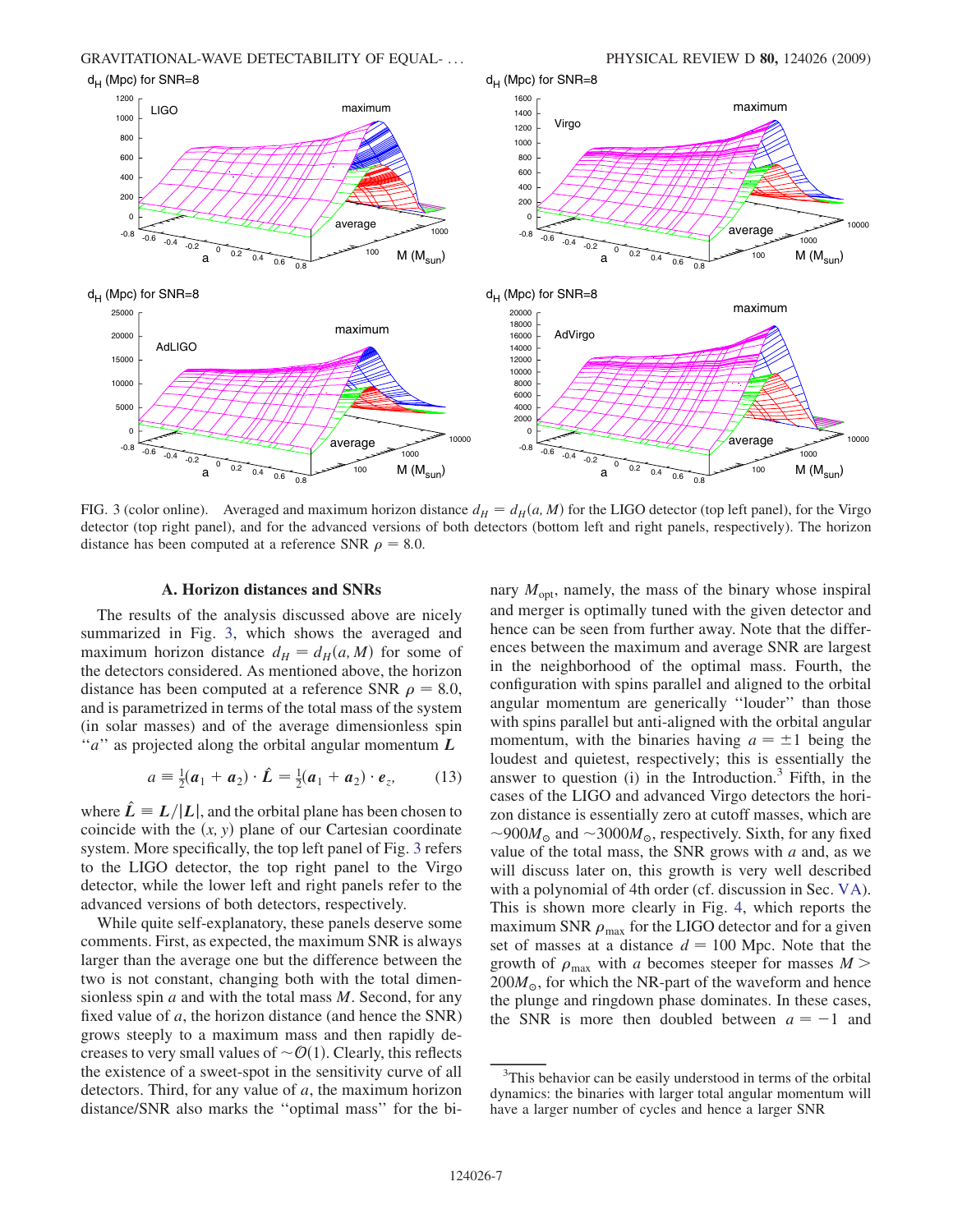<span id="page-7-0"></span>

FIG. 4 (color online). Maximum SNR  $\rho_{\text{max}} = \rho(a, M)$  for the LIGO detector for a given set of masses at a distance  $d =$ 100 Mpc. Note that the growth of  $\rho_{\text{max}}$  with a is very well described with a low-order polynomial which is of 4th order for the optimal mass (cf. discussion in Sec. VA). Note also that the dependence on a becomes stronger for masses  $M > 200 M_{\odot}$ , for which the NR part of the waveform and hence the plunge and ringdown phase dominate. In these cases, the SNR is more then doubled between  $a = -1$  and  $a = +1$ .

 $a = +1$ . Finally, when going from the present LIGO/Virgo detectors to their advanced versions, the average horizon distances go from  $\sim 600/800$  Mpc to  $\sim 10^4/1.2 \times$  $10<sup>4</sup>$  Mpc, thus with an observational *volume* of the Universe that is increased by a factor of  $\sim$  5000/3000, respectively. Note that if we assume a Hubble radius of  $\sim$  4.1 Gpc, both detectors would effectively detect binaries within a large range of masses (e.g.,  $60 \le M/M_{\odot} \le 500$ for advanced LIGO) across the whole Universe.

Figure [5](#page-7-1) shows similar information but for the planned LISA mission. Since the horizon distance can well exceed

<span id="page-7-1"></span>

FIG. 5 (color online). Averaged and maximum SNR  $\rho =$  $\rho(a, M)$  for the planned LISA mission and for sources at  $d =$ 6.4 Gpc  $(z = 1)$ .

<span id="page-7-2"></span>TABLE III. Properties of the optimal aligned binaries for the different detectors. Shown in the different rows are the optimal total aligned spin  $a$ , the optimal total mass in solar masses, the optimal maximum  $\rho_{\text{max}}$  and average  $\rho_{\text{avg}}$  SNRs, the optimal horizon distance  $d_H$  (expressed in Mpc and where  $cH^{-1}$  is the Hubble radius), the lower bound for the optimal relative event rate R, and the gluing frequency  $f_{glue}$  for the optimal binary. The masses have been sampled with an accuracy of  $2.5M_{\odot}$  for the ground-based detectors and of  $2.5 \times 10^4 M_{\odot}$  for LISA.

|                             |       |       | LIGO eLIGO AdLIGO Virgo AdVirgo |       |             | LISA                 |
|-----------------------------|-------|-------|---------------------------------|-------|-------------|----------------------|
| a                           | 0.8   | 0.8   | 0.8                             | 0.8   | 0.8         | 0.8                  |
| $M_{\text{opt}}(M_{\odot})$ | 197   | 180   | 290                             | 395   | 390         | $5.35 \times 10^{6}$ |
| $\rho_{\text{max}}$         | 87    | 175   | 1667                            | 118   | 1591        | $2.91 \times 10^{6}$ |
| $\rho_{\text{avg}}$         | 52    | 104   | 991                             | 70    | 944         | $1.77 \times 10^6$   |
| $d_H$ (Mpc)                 | 1091  | 2190  | $> cH^{-1}$                     | 1476  | $> cH^{-1}$ | $> cH^{-1}$          |
| $\boldsymbol{R}$            | 18    | 17    | 16                              | 16    | 17          | 26                   |
| $f_{\text{glue}}$ (Hz)      | 27.48 | 30.51 | 18.71                           | 13.74 | 13.91       | $1.0 \times 10^{-3}$ |

the whole Hubble horizon, the figure reports the averaged and maximum SNR  $\rho = \rho(a, M)$  for sources at  $d =$ 6.4 Gpc ( $z = 1$ ). Many of the considerations made above hold also for the LISA detector, and it is interesting to note that for sufficiently high and aligned spins (i.e.,  $a \ge 0.8$ , the SNR is  $\ge 0(10)$  already with binaries having masses  $\gtrsim$  few  $\times 10^3 M_{\odot}$ .

Finally, the most salient information of Figs. [3](#page-6-0) and [5](#page-7-1) is collected in Table [III](#page-7-2), which reports the properties of the ''optimal'' aligned binaries for the different detectors. More specifically, the Table reports in its different rows the optimal total aligned spin  $a$ , the optimal total mass in solar masses, the optimal maximum  $\rho$  and average  $\rho_{avg}$ SNRs, the optimal horizon distance  $d_H$  (expressed in Mpc) and with  $H^{-1}$  being the Hubble radius), the optimal relative event rate R, and the gluing frequency  $f_{glue}$  for the optimal binary. The masses have been sampled with an accuracy of  $2.5M_{\odot}$  for the ground-based detectors and of  $2.5 \times 10^4 M_{\odot}$  for LISA.

# B. Influence of higher  $\ell$  modes

As discussed in Sec. III D, it is interesting to consider the impact that higher-order modes have on the SNR of equalmass aligned binaries and some representative examples of this impact is shown in Fig. [6.](#page-8-0) The left panel of this figure, in particular, shows the maximum SNR  $\rho_{\text{max}}$  as a function of the mass for the highly spinning model  $s_8$  and for the present detectors LIGO and Virgo. Different lines refer to the SNRs computed using only the  $\ell = 2$  multipoles (continuous line), or up to the  $\ell = 4$  multipoles (dashed line). Clearly, the contribution of the higher modes is most important near the optimal mass (i.e.,  $M \sim 200 M_{\odot}$  for LIGO and  $M \sim 400 M_{\odot}$  for Virgo) but this is also nonnegligible for larger masses, where it can produce an increase of  $\sim$ 8% in SNR in a detector such as Virgo.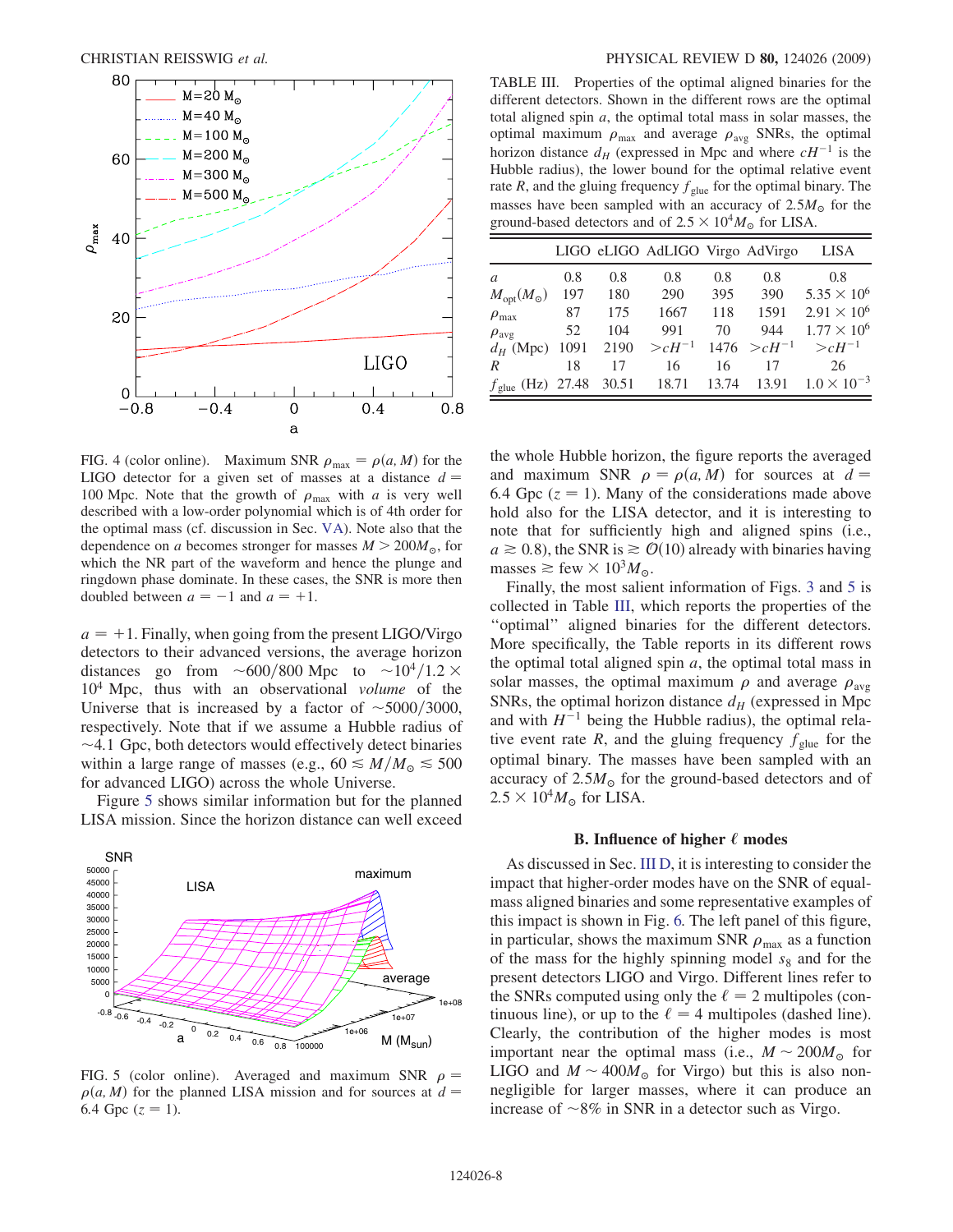<span id="page-8-0"></span>

FIG. 6 (color online). Left panel: maximum SNR  $\rho_{\text{max}}$  as a function of the mass for the highly spinning model  $s_8$  and for the present detectors LIGO and Virgo. Different lines refer to the SNRs computed using only the  $\ell = 2$  multipoles (continuous line), or up to the  $\ell = 4$  multipoles (dashed line). Right panel: ratio between maximum and averaged SNR  $\rho$  as a function of the spins  $a_1 = a_2$  for  $M = 200M_{\odot}$  ( $M = 3.53 \times 10^6 M_{\odot}$ ) by including modes up to  $\ell = 2$  and  $\ell = 4$  for LIGO (LISA). In contrast to the case  $\ell = 2$ , the  $\ell = 4$ -curve is not constant but depends on the initial spins  $a_1, a_2$ .

The right panel of Fig. [6](#page-8-0), on the other hand, shows the ratio between maximum and averaged SNR as a function of the total projected spin a for a binary of  $M = 200 M_{\odot}$  $(5.35 \times 10^6 M_{\odot})$  and the LIGO (LISA) detector. As mentioned in Sec. III D, this ratio is not expressed by a simple algebraic expression [cf. Eq. ([9](#page-5-1))], but needs to be determined numerically. Interestingly, this ratio is not constant but increases by  $\sim 10\%$  for larger total projected spins, underlining the importance of higher-order contributions as the initial spins increase. Overall, therefore, Fig. [6](#page-8-0) provides the answer to question (iii) in the Introduction.

#### C. Match between different models

A quantity providing a wealth of information is the match between the amplitudes of the waveforms from two different binaries, so as to quantify the differences in the gravitational-wave signal relative to some reference models. The match between two waveforms  $h_1(t)$  and  $h_2(t)$  (or a template and a waveform) can be calculated via the weighted scalar product in frequency space between two given waveforms

$$
\langle h_1 | h_2 \rangle = 4 \Re \int_0^\infty df \frac{\tilde{h}_1(f) \tilde{h}_2^*(f)}{S_h(f)},\tag{14}
$$

where  $\tilde{h}_1(f)$  is the power spectral density of  $h_1(t)$ , the asterisk indicates a complex conjugate and  $S_1(f)$  is the asterisk indicates a complex conjugate, and  $S_h(f)$  is the noise power spectral density of a given detector. The overlap is then simply given by the normalized scalar product

$$
\mathcal{O}[h_1, h_2] = \frac{\langle h_1 | h_2 \rangle}{\sqrt{\langle h_1 | h_1 \rangle \langle h_2 | h_2 \rangle}}.
$$
 (15)

Two parameters need to be taken into account when computing the overlap. The first one is the ''time of arrival"  $t_A$  corresponding to an offset in the Fouriertransform of the signal  $exp[i\omega(t - t_A)]$ . The second one is the "initial phase"  $\Phi$  of the orbital motion when it enters the detector band.

For both of these parameters the overlap should be maximized. We have considered two possible ways of doing this. The first approach involves the best match, which gives an upper bound by maximizing over both of the phases of each waveform

$$
\mathcal{M}_{\text{best}} \equiv \max_{t_{\text{A}}} \max_{\Phi_1} \max_{\Phi_2} \{ \mathcal{O}[h_1, h_2] \}. \tag{16}
$$

<span id="page-8-2"></span><span id="page-8-1"></span>The second way, instead, involves the minimax match, and is obtained by maximizing over the phase of one waveform but minimizing over the phase of the other

$$
\mathcal{M}_{\text{minimax}} \equiv \max_{l_{\text{A}}} \min_{\Phi_2} \max_{\Phi_1} \{\mathcal{O}[h_1, h_2]\},\tag{17}
$$

and thus represents a ''worst-case'' scenario since it gives lower matches although one is maximizing over the template phase. More details on the maximization procedure can be found in [\[62](#page-17-31)[,63\]](#page-17-32). Note that all the matches computed hereafter refer to the numerical-relativity part of the waveform only.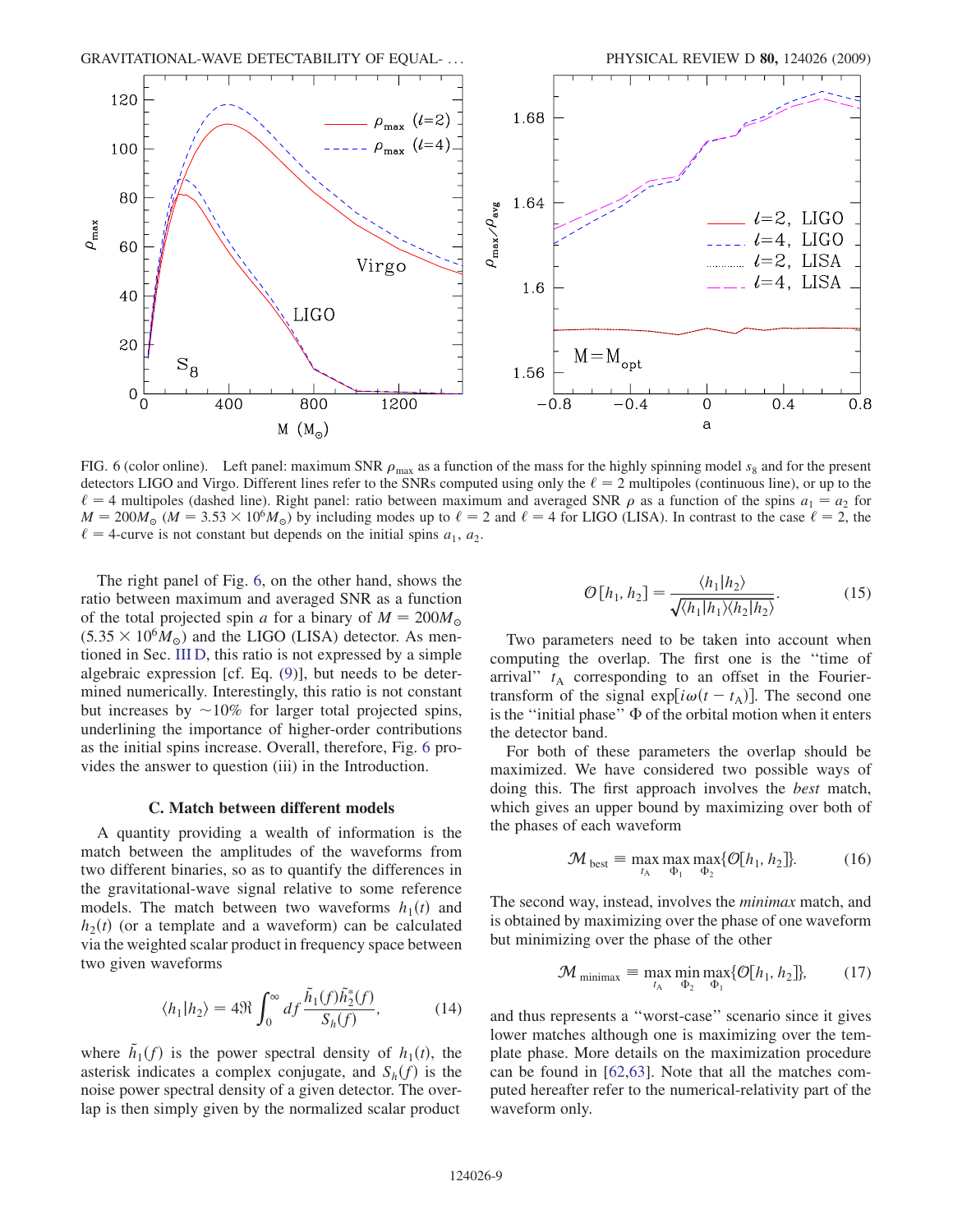<span id="page-9-0"></span>

FIG. 7 (color online). Best and minmax match as a function of mass for a waveform containing only the  $\ell = 2$ ,  $m = 2$  contribution and referring to the LIGO detector. Very similar behaviors can be shown also for the other detectors.

A sensible way, if not the most sensible way, of evaluat-ing expressions ([16](#page-8-1)) and ([17](#page-8-2)) is to use the binary  $s_0$ , the nonspinning binary, as a reference and to compute the overlap with the binaries at representative locations in the spin diagram, e.g., at the corners for  $s_0 - s_8$ ,  $s_0 - u_8$ ,  $s_0 - s_{-8}$ , or along the main diagonal, e.g.,  $s_{-8} - s_8$ . In this way we can assess whether the waveform produced by a nonspinning binary can be used to detect also spinning binaries and how much the overlap is decreased in this case.

This is shown in Fig. [7,](#page-9-0) which reports the best and minmax matches as a function of mass for a waveform containing only the  $\ell = 2$ ,  $m = 2$  contribution and refers to the LIGO detector. Different lines show the match computed between  $s_0$  and other representative binaries, and show the remarkable similarity between the waveforms of binaries having a zero total spin. This is shown by the  $s_0 - u_8$  match, which is essentially very close to 1 for all the masses considered (cf. also Table [IV\)](#page-10-0). This result extends to all the other measured quantities, such as the radiated energy or angular momentum, and is not particularly surprising. Indeed, it was already discussed by [\[63\]](#page-17-32), although the investigation in that case was restricted to what is here the  $u$  sequence. In addition, the equivalence between nonspinning binaries and binaries with equal and opposite spins has been exploited in the derivation of expressions for the final spin presented in a series of works [\[16–](#page-17-33)[19\]](#page-17-34). The results of Fig. [7](#page-9-0) and Table [IV](#page-10-0) are therefore a simple example, although probably not the only possible one, of a well defined region of the space of initial configurations (i.e., those of binaries with equal masses and opposite spins) which can be mapped to an almost degenerate region (i.e., essentially to a single point) in the space of templates. This is the answer to question (iv) in the Introduction and clearly represents a serious obstacle towards a proper estimate of physical parameters of the binaries that may be removed, at least in part, only if the waveform is measured with a sufficiently high SNR. A proper discussion of this problem, as well as the determination of other degenerate patches in the space of templates, will be the subject of future work.

An equally remarkable result, presented in Fig. [7,](#page-9-0) is that the overlap is also very high between the nonspinning binary and the binary with equal and anti-aligned spins,  $s_0 - s_{-8}$ ; also in this case, in fact, the best match is  $\mathcal{M}_{\text{best}} \geq 0.9$  for the range of masses that is relevant here. Slightly smaller and decreasing with increasing masses are the best matches computed when comparing the nonspinning binary with the binary of parallel and aligned spins, so that  $\mathcal{M}_{\text{best}} \sim 0.8$ , but only for very large masses. The waveforms appear clearly different (i.e., with  $\mathcal{M}_{best} \leq$ 0:6) only when comparing the binaries along the main diagonal of the spin diagram, for  $s_8 - s_{-8}$ , although even in this rather extreme case the differences tend to become smaller for smaller masses. Overall, this result underlines that even simple waveforms, such as those relative to nonspinning binaries, will be effective enough to provide a detection for most configurations of equal-mass and aligned/anti-aligned binaries.

A different way to assess ''how different'' the waveforms are across all of the equal-mass aligned/anti-aligned spins configurations considered here is nicely summarized in Fig. [8,](#page-11-0) which shows the best match as a function of the total projected spin a for waveforms containing only the  $\ell = 2$ ,  $m = 2$  contribution and referring to the LIGO detector. The top panel, in particular, refers to a binary with a total mass of  $200M<sub>o</sub>$  that is close to the optimal one for the LIGO/Virgo detectors, while the bottom panel refers to a binary with mass  $400M_{\odot}$  and close to the optimal one for the advanced LIGO/Virgo detectors (cf. Table [IV\)](#page-10-0). Besides the remarkably smooth behavior of  $\mathcal{M}_{\text{best}}$  across all the values of a considered, it is clear that the waveform from a nonspinning binary can be extremely useful across the whole spin diagram and yield very large overlaps even for binaries with very high spins. In both panels, in fact, the dotted line shows the minimum best match ( $\mathcal{M}_{best} = 0.965$ ) needed for a detection [[64\]](#page-17-35). This result is reassuring in light of the fact that most of the searches in the detector data are made using phenomenological waveforms based on nonspinning binaries.

For completeness, the results presented in Fig. [7](#page-9-0) (as well as those in Fig. [9](#page-11-1)) are also reported in Table [IV,](#page-10-0) where the different columns show  $\mathcal{M}_{\text{best}}$  and  $\mathcal{M}_{\text{min}}$  max and for waveforms computed either using only the  $\ell = 2$ ,  $m = 2$  contribution (third and fourth columns), only the  $\ell = 3, m = 2$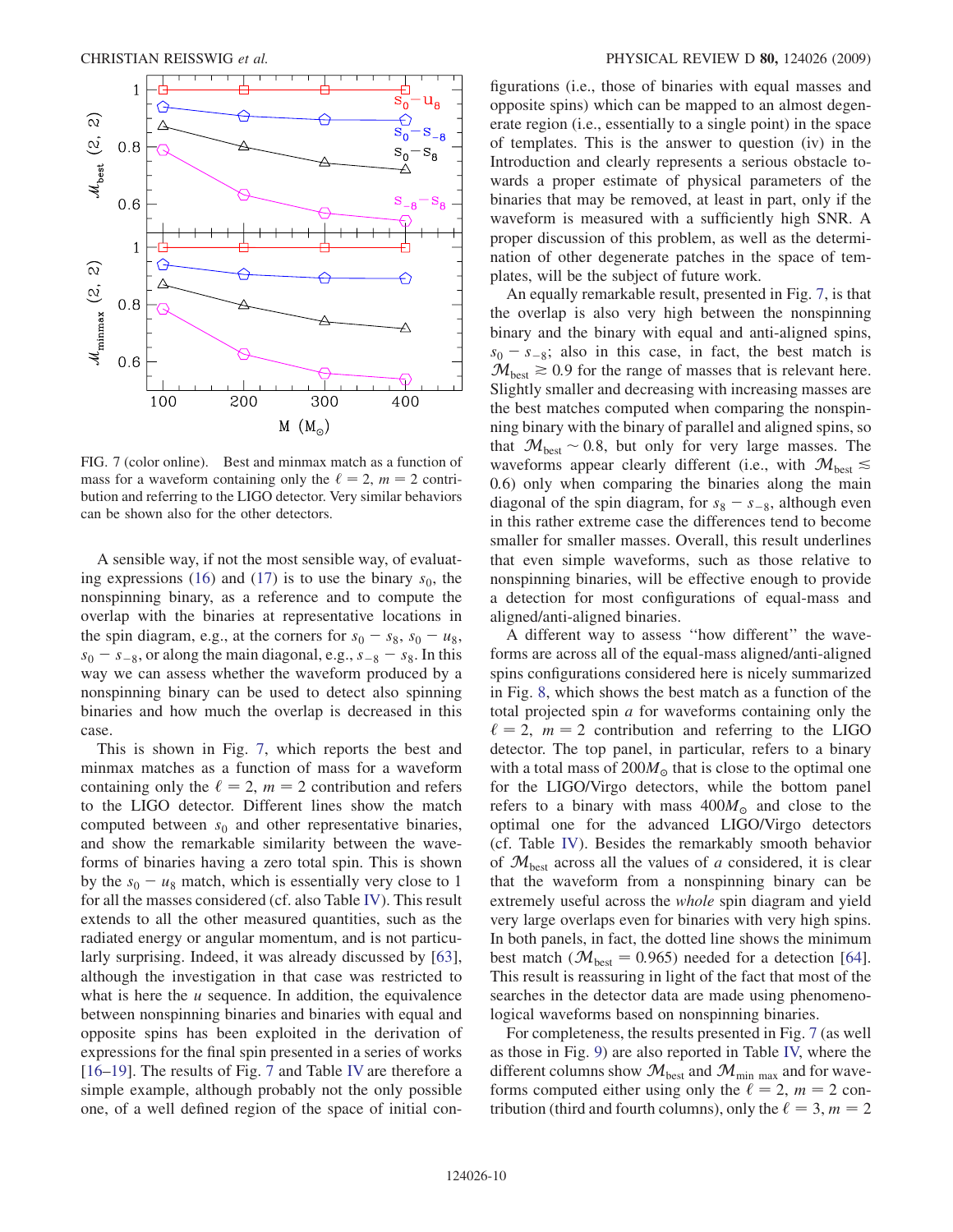<span id="page-10-0"></span>TABLE IV. Best and minmax matches as computed for the LIGO detector for binaries with different spins in the spin diagram. Different columns show  $\mathcal{M}_{\text{best}}$  and  $\mathcal{M}_{\text{min max}}$  for waveforms computed either using only the  $\ell = 2$ ,  $m = 2$  contribution (third and fourth columns), only the  $\ell = 3$ ,  $m = 2$  contribution (fifth and sixth columns), or the sky-averaged contributions of all modes up to  $\ell = 4$  (last two columns). Finally the last eight rows show the matches at different resolutions (i.e.,  $\Delta x/M = 0.024, 0.024, 0.020, 0.018$ or low, medium and high, respectively) for the binary  $r_0$ .

|                | $M/M_{\odot}$ | $\mathcal{M}_{\text{best}}$ | $\mathcal{M}_{\text{min max}}$ | $\mathcal{M}_{\text{best}}$ | $\mathcal{M}_{\text{min max}}$ | $\mathcal{M}_{\text{best}}$ | $\mathcal{M}_{\text{min max}}$ |
|----------------|---------------|-----------------------------|--------------------------------|-----------------------------|--------------------------------|-----------------------------|--------------------------------|
|                |               | only                        | only                           | only                        | only                           | avg. up                     | avg. up                        |
|                |               | $\ell = 2, m = 2$           | $\ell = 2, m = 2$              | $\ell = 3, m = 2$           | $\ell = 3, m = 2$              | to $\ell = 4$               | to $\ell = 4$                  |
| $s_0 - s_8$    | 100           | 0.87182                     | 0.86914                        | 0.87802                     | 0.85061                        | 0.86337                     | 0.83272                        |
|                | 200           | 0.79987                     | 0.79642                        | 0.82533                     | 0.80236                        | 0.80070                     | 0.75 679                       |
|                | 300           | 0.74394                     | 0.74026                        | 0.82570                     | 0.78819                        | 0.74785                     | 0.71 139                       |
|                | 400           | 0.71981                     | 0.71568                        | 0.84 074                    | 0.81285                        | 0.72345                     | 0.69019                        |
| $s_0 - u_8$    | 100           | 0.99926                     | 0.99914                        | 0.99 497                    | 0.97411                        | 0.99673                     | 0.95 443                       |
|                | 200           | 0.99928                     | 0.99 906                       | 0.99 372                    | 0.95 193                       | 0.99483                     | 0.95919                        |
|                | 300           | 0.99 923                    | 0.99870                        | 0.99 189                    | 0.93888                        | 0.99 251                    | 0.96 105                       |
|                | 400           | 0.99919                     | 0.99822                        | 0.99 147                    | 0.93 493                       | 0.99 110                    | 0.96054                        |
| $s_0 - s_{-8}$ | 100           | 0.93 942                    | 0.93 907                       | 0.95717                     | 0.94843                        | 0.93 695                    | 0.92 143                       |
|                | 200           | 0.90746                     | 0.90 536                       | 0.95 647                    | 0.94521                        | 0.89646                     | 0.88041                        |
|                | 300           | 0.89491                     | 0.89 197                       | 0.95 015                    | 0.93814                        | 0.87303                     | 0.84960                        |
|                | 400           | 0.89369                     | 0.89065                        | 0.94 806                    | 0.93 550                       | 0.85 492                    | 0.82 103                       |
| $s_{-8} - s_8$ | 100           | 0.78948                     | 0.78493                        | 0.87041                     | 0.85 222                       | 0.78310                     | 0.74895                        |
|                | 200           | 0.63 309                    | 0.62703                        | 0.90722                     | 0.88543                        | 0.63456                     | 0.59426                        |
|                | 300           | 0.56934                     | 0.56008                        | 0.90322                     | 0.88869                        | 0.56941                     | 0.52 170                       |
|                | 400           | 0.54 235                    | 0.53960                        | 0.91 199                    | 0.89848                        | 0.55470                     | 0.49338                        |
| $s_{-8} - u_8$ | 100           | 0.94 250                    | 0.94 187                       | 0.96 299                    | 0.94 669                       | 0.93897                     | 0.89017                        |
|                | 200           | 0.91 444                    | 0.91 229                       | 0.96316                     | 0.93 068                       | 0.90315                     | 0.85958                        |
|                | 300           | 0.90 188                    | 0.89885                        | 0.95486                     | 0.91 256                       | 0.87846                     | 0.83428                        |
|                | 400           | 0.89772                     | 0.89492                        | 0.95 132                    | 0.90583                        | 0.85870                     | 0.80907                        |
| $s_8 - u_8$    | 100           | 0.87 127                    | 0.86817                        | 0.87656                     | 0.84229                        | 0.85866                     | 0.80969                        |
|                | 200           | 0.79750                     | 0.79477                        | 0.83582                     | 0.81476                        | 0.79074                     | 0.73526                        |
|                | 300           | 0.74 063                    | 0.73884                        | 0.83897                     | 0.80378                        | 0.73616                     | 0.68774                        |
|                | 400           | 0.71798                     | 0.71343                        | 0.84955                     | 0.81925                        | 0.71 203                    | 0.66611                        |
| $r_0$          | 100           | 0.99 979                    | 0.99970                        | 0.99495                     | 0.98812                        | 0.99855                     | 0.99463                        |
| (0.024, 0.020) | 200           | 0.99 963                    | 0.99929                        | 0.99 133                    | 0.97 100                       | 0.99633                     | 0.98800                        |
|                | 300           | 0.99 943                    | 0.99894                        | 0.98752                     | 0.95775                        | 0.99379                     | 0.98 152                       |
|                | 400           | 0.99 924                    | 0.99868                        | 0.98 630                    | 0.95317                        | 0.99 209                    | 0.97683                        |
| $r_0$          | 100           | 0.99 990                    | 0.99989                        | 0.99873                     | 0.99 299                       | 0.99881                     | 0.99639                        |
| (0.020, 0.018) | 200           | 0.99 980                    | 0.99970                        | 0.99806                     | 0.98074                        | 0.99705                     | 0.98952                        |
|                | 300           | 0.99 956                    | 0.99924                        | 0.99707                     | 0.97238                        | 0.99 497                    | 0.98 070                       |
|                | 400           | 0.99 935                    | 0.99866                        | 0.99 666                    | 0.97017                        | 0.99320                     | 0.97429                        |

contribution (fifth and sixth columns), or all contributions up to  $\ell = 4$  (last two columns). Interestingly, the matches among the high-order modes, e.g.,  $(s_0)_{\ell=3,m=2}$  $(u_8)_{\ell=3,m=2}$ , is systematically higher than those of the lower ones and remains true even for higher modes beyond  $\ell = 3$ ,  $m = 2$  which, however, we do not report here. This indicates that in order to do high-precision parameter estimation by including higher modes it is also important that these modes are accurately resolved, so that they can be clearly distinguished from one another.

We generally expect the match to degrade when the waveforms are computed by including higher-order modes (e.g., up to  $\ell = 4$ ) and that this degradation will become larger with increasing inclination  $\theta$ . The most notable example is for the degeneracy along the diagonal  $a_1$  =  $-a<sub>2</sub>$ , which should be broken by the inclusion of higherorder modes (We recall that these configurations lead to different recoil velocities [[16](#page-17-33)] which can only be produced by gravitational-wave contributions other than the leading order  $\ell = m = 2$  mode). For this reason we have computed the sky-averaged match of waveforms including modes up to  $\ell = 4$  (i.e., the "complete" waveforms) and the corresponding matches are reported in the last two columns of Table [IV.](#page-10-0) Similarly to what was found in [\[63\]](#page-17-32), we measure a marked decreased in the minmax match, but a much smaller decrease in the best match (the latter was not considered in [[63](#page-17-32)]). Although our resolution should be marginally enough for us to detect such a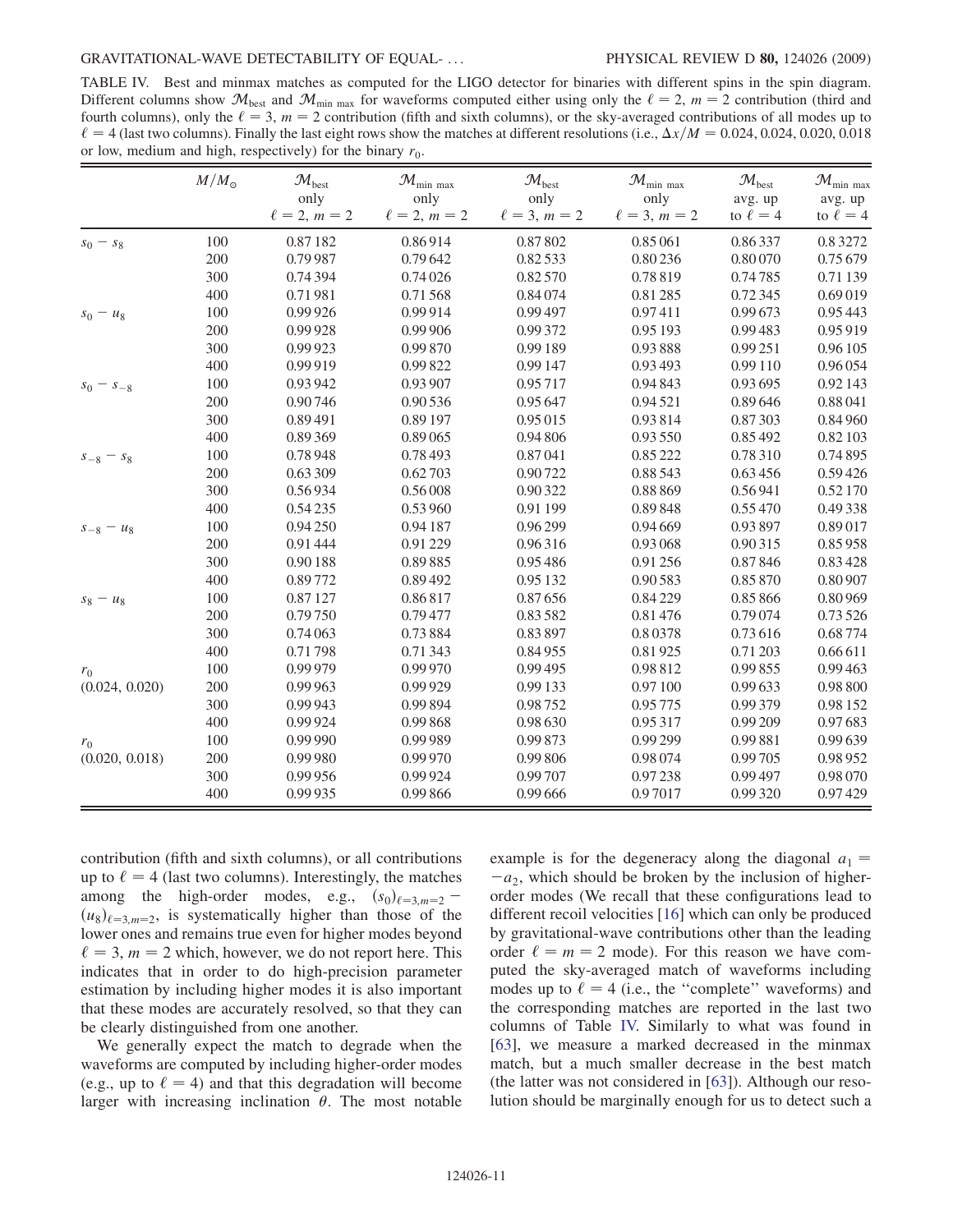<span id="page-11-0"></span>

FIG. 8 (color online). Best match as a function of the total projected spin a for a waveform containing only the  $\ell = 2$ ,  $m =$ 2 contribution. The top/lower panels refers to a binary with a total mass  $(200/400M)$ , which are close to the optimal ones for the LIGO/Virgo or advanced detectors, respectively. In both panels the dotted line shows the minimum best match (0.965) needed for a detection. While the data have been computed for the LIGO detector, very similar behaviors can be shown also for the other detectors.

<span id="page-11-1"></span>

FIG. 9 (color online). As in Fig. [8](#page-11-0) but now different lines represent the matches obtained when comparing the numerical waveforms of the binary  $r_0$  computed at different resolutions. The matches are computed for the LIGO detector, but very similar behaviors can be shown also for the other detectors.

difference in the best match, we also believe that a much higher accuracy is required to determine this with certainty. Note also that the matches with complete waveforms along other directions, e.g.,  $s_0 - s_8$  or  $s_0 - s_{-8}$  do not decrease and this is simply due to the very large mismatch we already have with the  $\ell = 2 = m$  waveforms (in these cases, in fact, the final black holes are considerably different and hence the associated ringdowns are expected to be different).

Finally, we note that although Figs. [7](#page-9-0) and [8](#page-11-0) show data computed for the LIGO detector, very similar behaviors can be shown also for the other detectors.

# D. Accuracy of NR waveform amplitudes

A reasonable concern that can be raised when looking the very high matches between the waveforms in the  $u$ sequence is that these are simply the result of insufficient resolution. In other words, the waveforms may appear similar simply because our resolution is not sufficient to pick up the differences. To address this concern we have computed the overlap among the waveforms obtained at three different resolutions and for a representative binary with nonzero spins, i.e.,  $r_0$ . Clearly, a low match in this case would be an indication that our results are very sensitive to the numerical resolution and hence the conclusions drawn on the degeneracy of the space of templates would be incorrect.

The results of this validation are presented in Fig. [9](#page-11-1) and are reported in the last eight rows of Table [IV.](#page-10-0) More specifically, shown with different lines in Fig. [9](#page-11-1) are the matches obtained when comparing the numerical waveforms of the binary  $r_0$  computed at low resolution  $(\Delta x/M = 0.024)$  and medium resolution  $(\Delta x/M = 0.024)$ 0:020, which is also the standard one), as well as at a medium and high resolution ( $\Delta x/M = 0.018$ ). The matches are computed considering only the  $\ell = 2$ ,  $m =$ 2 mode and for the LIGO detector, but very similar behaviors can be shown also for higher modes or for the other detectors.

Overall, the results reported in Fig. [9](#page-11-1) and in Table [IV](#page-10-0) show that  $\mathcal{M}_{\text{best,min max}}[\Delta x_1, \Delta x_2] > \mathcal{M}_{\text{best,min max}}[h_1, h_2],$ i.e., that the differences we measure in the overlaps among two different waveforms  $h_1$  and  $h_2$  are always larger than the differences we are able to measure at two different resolutions  $\Delta x_1$  and  $\Delta x_2$ . In other words, the differences in the waveforms across the spin diagram are always larger than our numerical errors, even along the degenerate  $u$ sequence (of course, as we have a convergent numerical code, the match between medium and low resolution is worse than the match between medium and high resolution). It is also worth mentioning that as long as the dominant  $\ell = 2$ ,  $m = 2$  mode is considered, the differences in the matches are well within the margin of error for numerical-relativity simulations of black-hole binaries. A recent work has in fact estimated that the differences in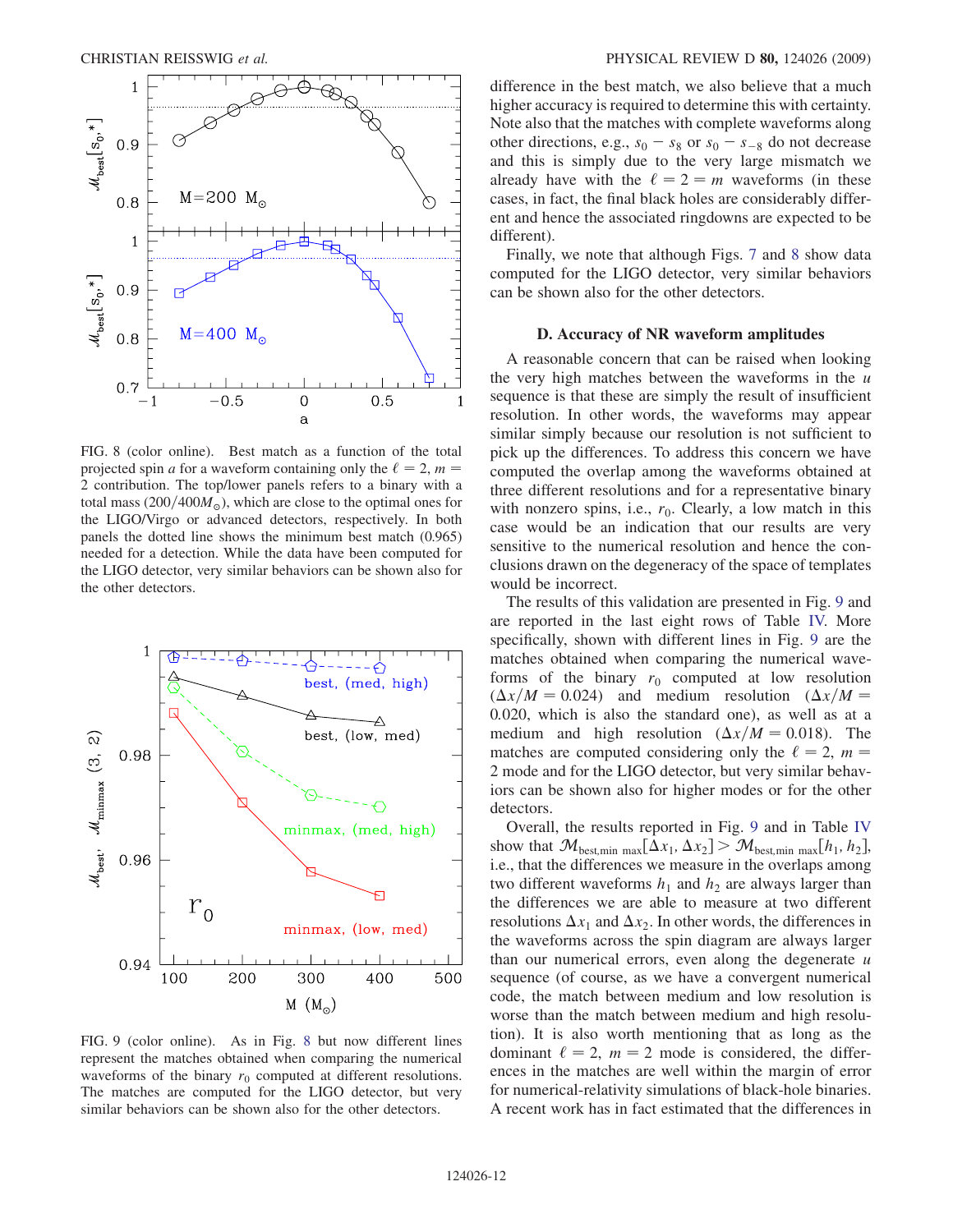the waveforms produced by distinct codes is  $\mathcal{M}_{\text{mismatch}} =$  $1 - M \approx 10^{-4}$  for the last  $\approx 1000M$  of the dominant mode of nonspinning equal-mass coalescence [[65](#page-17-36)]. Since the next higher mode  $\ell = 3$ ,  $m = 2$  starts to suffer from numerical noise, it does not yield the same high agreement, and the differences between best and minimax match show a larger deviation.

As a final comment on the accuracy of our waveforms, we note that the error made by using waveforms extracted at a finite radius, and not extrapolated at spatial infinity is well within the error budget of our estimates. We have validated this by comparing the waveforms extracted at a finite radius against the waveforms computed at future null infinity, via a newly developed Cauchy-characteristic code [\[66\]](#page-17-37). In the case of the nonspinning configuration  $s_0$  we have found an error in the calculated SNR of less than 1.0% (details on this comparison can be found in Appendix B).

# V. FITTING FORMULAS

In what follows we provide some simple analytic representation of most of the results presented in the previous sections and, in particular, we give a brief discussion of fitting expressions that can be derived to express the SNR for an optimal mass and the energy radiated in gravitational waves.

## A. SNR

As discussed in Sec. III D, the maximum SNR depends on several factors, most notably on the two initial spins, the total mass of the system and, although more weakly, on the number of multipoles included in the waveforms. The resulting functional dependencies when 1<sup>°</sup> of freedom is suppressed and the SNRs are presented in terms of the total projected spin are shown in Figs. [3](#page-6-0) and [5](#page-7-1) and are clearly too cumbersome to be described analytically (although still possible).

However, most of the complex functional dependence can still be captured when concentrating on the best case scenario, and hence on the SNRs relative to the optimal mass  $M_{\text{opt}}$ . The behavior of the SNR in this case is shown in Fig. [10,](#page-12-0) where the different symbols show the numerically computed values of  $\rho_{\text{max}}(a, M_{\text{opt}})$  for the different detectors. Stated differently, Fig. [10](#page-12-0) represents the cross section along the optimal mass of Figs. [3](#page-6-0) and [5](#page-7-1) (note that the SNR for the advanced detectors have been divided by 7 to make them fit onto the same scale).

<span id="page-12-2"></span>Clearly, the behavior of the SNR in this case is sufficiently simple that it can be represented with a simple quartic polynomial of the type

$$
\rho_{\text{max}}(a; \ell \le 4, M = M_{\text{opt}}) = \sum_{n=0}^{4} k_n a^n, \qquad (18)
$$

whose coefficients  $k_n$  are reported in Table [V](#page-12-1) for the five detectors considered.

<span id="page-12-0"></span>

FIG. 10 (color online). Different symbols show the numerically computed values of  $\rho_{\text{max}}(a, M_{\text{opt}})$  for the different detectors and represent therefore the cross section along the optimal mass of Figs. [3](#page-6-0) and [5.](#page-7-1) Note that the SNR for the advanced detectors have been divided by 7 to make them fit onto the same scale.

These results address therefore question (ii) formulated in the Introduction. More specifically, when considering the optimal mass, the ratio of the SNRs for maximally antialigned spinning binaries to maximally and aligned spinning binaries, i.e.,  $\rho_{\text{max}}(a=1)/\rho_{\text{max}}(a=-1)$  is ~3 for both the LIGO and Virgo detectors. This ratio is also preserved when considering the advanced LIGO and Virgo detectors. Because the event rate scales like the cube of the SNR [cf. expressions  $(9)$ – $(12)$  $(12)$  $(12)$ ], an increase of a factor  $\sim$ 3 in the SNR of binaries with  $a = -1$  and  $a = 1$  will translate into an increase of a factor  $\sim$ 27 in the event rate. It is therefore likely that many of the binaries observed will have high spins and aligned with the orbital angular momentum. This will be particularly true in the case of LISA if the prediction that the spins of supermassive black holes are aligned with the orbital angular momentum will hold [\[11\]](#page-16-7).

<span id="page-12-1"></span>TABLE V. Fitting coefficients for the maximum SNR computed for the optimal mass [cf. Eq. [\(18\)](#page-12-2)]. The different rows refer to the various detectors and have been computed including all modes up to  $\ell = 4$ .

| detector    | $k_0$   | k <sub>1</sub> | k <sub>2</sub> | k <sub>3</sub> | kΔ    |
|-------------|---------|----------------|----------------|----------------|-------|
| <b>LIGO</b> | 50.76   | 27.11          | 13.43          | 8.58           | 4.63  |
| eLIGO       | 102.45  | 53.63          | 25.33          | 17.67          | 11.26 |
| AdLIGO      | 1020.42 | 492.25         | 243.60         | 153.84         | 46.99 |
| Virgo       | 71.86   | 35.23          | 17.140         | 10.92          | 3.789 |
| AdVirgo     | 968.08  | 481.52         | 236.45         | 140.69         | 37.91 |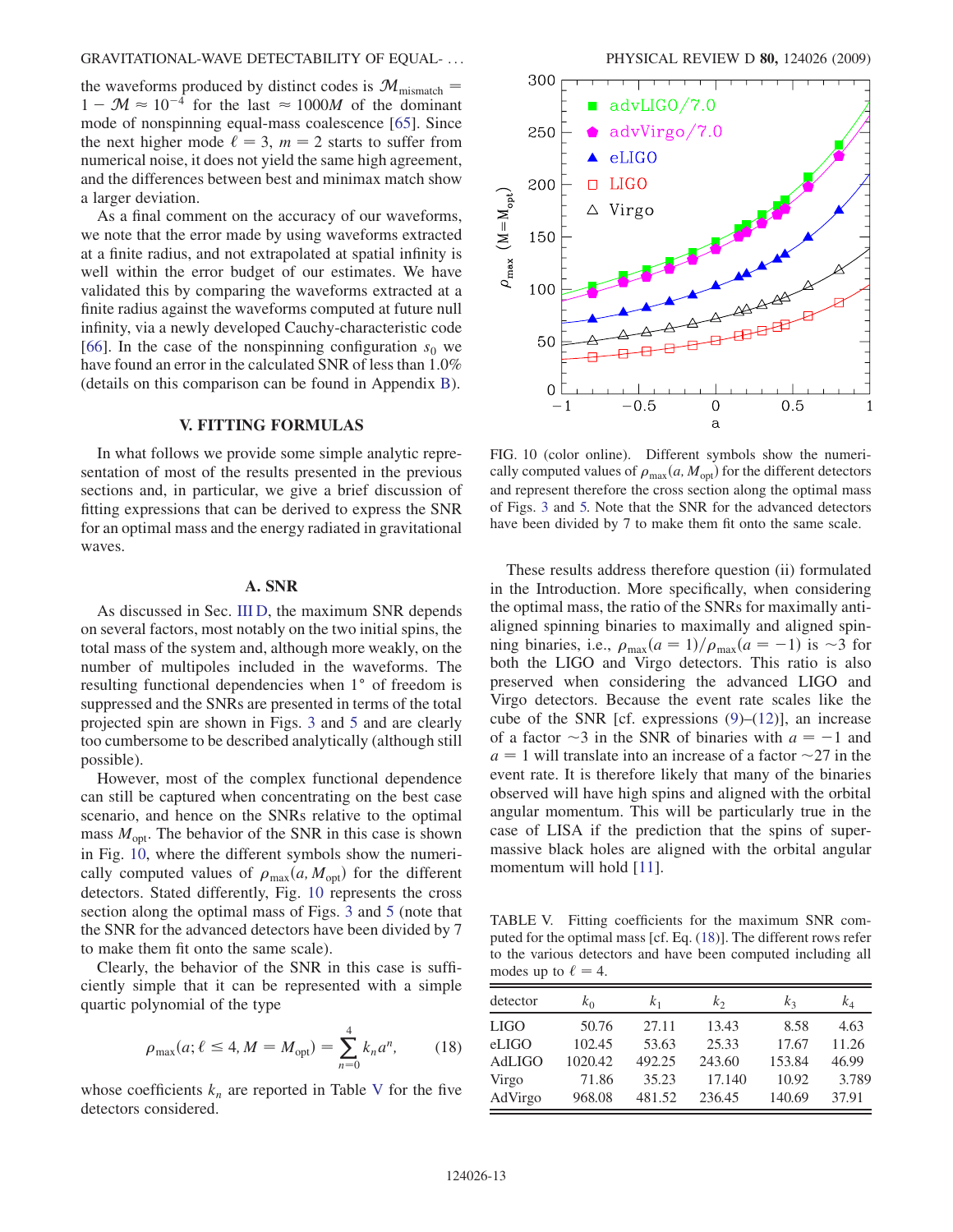# B. Radiated energy

While the SNR is effectively a measure of the amount of energy released during the inspiral, it also incorporates information on the properties of the detectors and is not therefore an absolute measure of the efficiency of the gravitational-wave emission process. This information can have a number of important astrophysical applications, and, in particular, it can be used to study the effect the merger has on the dynamics of the circumbinary disk accreting onto the binary when this is massive (see [\[67\]](#page-17-38) for the first suggestion and [\[68\]](#page-17-39) for a recent nonlinear study).

In this section we present a simple formula to compute the amount of energy released and express it only in terms of the initial spins. Our formula is restricted to aligned binaries and is therefore not as generic as the one recently presented in [[69](#page-17-40)], which however also requires the determination of a larger set of coefficients, some of which have uncertainties of  $\sim$ 100%. As we will show below, the two expressions yield results in reasonably good agreement, at least in the part of the parameter space we investigate.

In practice, the expression for the radiated energy  $E_{rad}$  is derived by combining a fit to the numerical data for the binaries at an initial and finite separation  $D = 8M^4$  (we refer to this energy as to  $E_{\text{rad}}^{\text{NR}}$ ), with the estimate of the energy released from the binary when it goes from an infinite separation down to  $D$  (we refer to this energy as  $E_{\text{rad}}^{\text{PN}}$ ), i.e.,

$$
E_{\rm rad} = E_{\rm rad}^{\rm NR} + E_{\rm rad}^{\rm PN} = M_{\rm ADM} - M_{\rm fin} + E_{\rm rad}^{\rm PN},\qquad(19)
$$

where  $M_{\text{ADM}}$  is the initial ADM mass as measured at spatial infinity of the binary with separation  $D$ , and  $M_{fin}$ the Christodoulou mass of the final black hole. $5$  For the fit of the radiated energy during the numerical evolution,  $E_{\text{rad}}^{\text{NR}}$ , we use the same symmetry arguments first made in [\[16\]](#page-17-33) and then successfully used in [\[17–](#page-17-41)[19](#page-17-34)] to write a simple expression which is a Taylor expansion in terms of the initial spins

<span id="page-13-2"></span>
$$
\frac{E_{\text{rad}}^{\text{NR}}(q=1, a_1, a_2)}{M} = p_0 + p_1(a_1 + a_2) + p_2(a_1 + a_2)^2.
$$
\n(20)

Fitting then the numerical data we obtain the following

<span id="page-13-0"></span>values for the coefficients

$$
p_0 = \frac{3.606 \pm 0.0271}{100}, \qquad p_1 = \frac{1.493 \pm 0.0260}{100},
$$
  

$$
p_2 = \frac{0.489 \pm 0.0254}{100}.
$$
 (21)

where the reduced chi-squared is  $\chi^2_{\text{red}} = 0.008$ , and where the largest error is in the 2nd-order coefficient but this is the largest error is in the 2nd-order coefficient but this is only  $\sim$  5%. The different coefficients [\(21\)](#page-13-0) can then be interpreted as the nonspinning orbital contribution to the energy loss ( $p_0$ , which is the largest and of  $\sim 3.6\%$ ), the spin-orbit contribution ( $p_1$ , which is  $\leq 3.0\%$ ), and the spin-spin contribution ( $p_2$ , which is  $\leq 2.0\%$ ). The relative error between the numerically computed value of  $E_{\text{rad}}^{\text{NR}}$  and the fitted one is reported in the last column of Table [I](#page-2-0).

The PN expression for the energy radiated by the binary when going from an infinite separation down to a finite one  $r = d$ , depends on the total mass of the binary, the mass ratio and the spin components, i.e.,  $E_{rad}^{PN}$  =  $E_{\text{rad}}^{\text{PN}}(r, M, v, a_1, a_2)$ , which is the generalization to unequal<br>masses of the energy expression used in the definition of masses of the energy expression used in the definition of the TaylorT1 approximant in Ref. [[47](#page-17-22)]. However, exploiting the fact that for equal-mass binaries the PN radiated energy  $E_{\text{rad}}^{\text{PN}}$  follows the same series expansion used for  $E_{\text{rad}}^{\text{NR}}$ , we obtain for  $M = 1 = q$ 

<span id="page-13-3"></span>
$$
\frac{E_{\text{rad}}^{\text{PN}}(a_1, a_2)}{M} = E_{\text{rad},0}^{\text{PN}} + E_{\text{rad},1}^{\text{PN}}(a_1 + a_2) + E_{\text{rad},2}^{\text{PN}}(a_1 + a_2)^2,
$$
\n(22)

<span id="page-13-1"></span>where the coefficients for  $D = 8M$  are given by

$$
E_{\text{rad},0}^{\text{PN}} = \frac{6401}{524\,288} \approx \frac{1.220}{100},
$$
  
\n
$$
E_{\text{rad},1}^{\text{PN}} = \frac{985}{1\,048\,576\sqrt{2}} \approx \frac{0.0664}{100},
$$
  
\n
$$
E_{\text{rad},2}^{\text{PN}} = -\frac{1}{32\,768} \approx -\frac{0.00\,305}{100}.
$$
 (23)

A rapid inspection of the coefficients [\(23\)](#page-13-1) is sufficient to appreciate that the PN orbital contribution is only  $\sim$ 33%, the one of the strong-field regime, but also that the spinrelated PN contributions are mostly negligible, being at most of  $\sim$ 4% as produced in the last orbits.

We can now combine expressions ([20](#page-13-2)) and [\(21\)](#page-13-0) with expressions ([22](#page-13-3)) and ([23](#page-13-1)) and estimate that for equal-mass binaries with aligned spins the energy radiated via gravitational waves from infinity is

<span id="page-13-4"></span>
$$
\frac{E_{\text{rad}}(a_1, a_2)}{M} = \tilde{p}_0 + \tilde{p}_1(a_1 + a_2) + \tilde{p}_2(a_1 + a_2)^2, \quad (24)
$$

<sup>&</sup>lt;sup>4</sup>Note that for the binary  $s_0$ , we use an initial separation of  $D = 10M$ . In order to obtain the radiated energy obtained during a simulation starting from an initial separation of  $D = 8M$ , we only need to recalculate the initial ADM mass of the spacetime for this initial separation. The final mass of the remnant is in fact the same.

Note that  $M_{ADM} + E_{rad}^{PN}$  is effectively the mass of the system<br>en it has an infinite separation. This is approximately set to 1 when it has an infinite separation. This is approximately set to 1 in most simulations but with a precision which is smaller than the one needed here.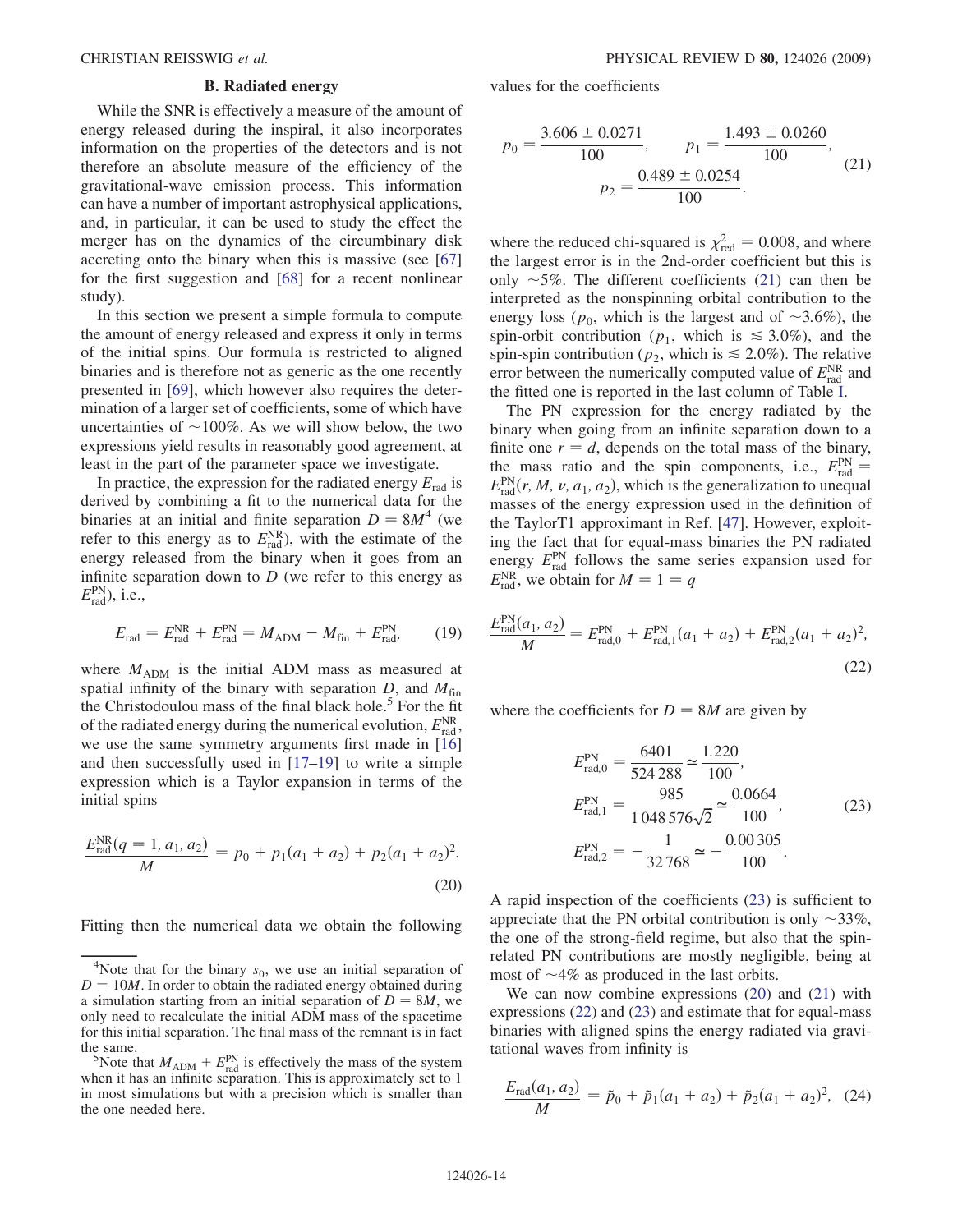<span id="page-14-0"></span>where

$$
\tilde{p}_0 = \frac{4.826}{100},
$$
\n $\tilde{p}_1 = \frac{1.559}{100},$ \n $\tilde{p}_2 = \frac{0.485}{100}.$ \n(25)

Of course these numbers are specific to equal-mass binaries and refer to a situation in which the match between the PN evolution and the one in the strong-field regime is made at a specific separation of  $D = 8M$ . However, we expect the results to depend only weakly on this matching separation (as long as it is within a PN regime) and hence that expressions ([24\)](#page-13-4) and ([25](#page-14-0)) are generically valid at the precision we are considering them here, namely,  $\sim 5\%$ .

Using expression ([24](#page-13-4)) a number of quantitative considerations are possible. First, the largest energy is clearly emitted by equal-mass, maximally spinning binaries with spins parallel and aligned with the orbital angular momentum at is  $E_{rad}(a=1)/M = 9.9\%$ . Excluding the astrophysically unlikely head-on collision of two black holes moving near the speed of light (in which case  $E_{rad}$  < 14  $\pm$ 3% [[70](#page-17-42)]), these binaries are among the most efficient sources of energy in the Universe. Second, equal-mass nonspinning binaries lose a considerable fraction of their mass via radiation, with  $E_{rad}(a=0)/M = 4.8\%$ , while maximally spinning binaries with spins parallel and antialigned with the orbital angular momentum have  $E_{rad}(a =$  $-1$ )/*M* = 3.7%.

Note that expression ([24](#page-13-4)) is not a strictly monotonic function of the total spin and has a local minimum at  $a_1 =$  $a_2 = -\tilde{p}_1/(4\tilde{p}_2) \approx -0.8$  rather than at  $a_1 = a_2 = -1$ , and yields  $E_{rad}(a = -0.79)/M = 3.6\%$  (cf. Fig. [11\)](#page-14-1). Although rather shallow, we do not expect such a local minimum. We therefore interpret it as an artifact of the numerical error of our calculations (the difference between the energy radiated at  $a_1 = a_2 = -1$  and that at  $a_1 =$  $a_2 = -0.8$  is  $\sim$  2% and hence compatible with our overall error). Such a local minimum can be removed by adding higher-order terms in expression [\(20\)](#page-13-2) (e.g., up to 4th order in  $a_1 + a_2$ ) but these improvements are so small that they do not justify the use of a more cumbersome expression. A comparison between the numerical values and the fitting expression ([24](#page-13-4)) is shown in Fig. [11](#page-14-1), where crosses and squares represent the  $E_{\text{rad}}^{\text{NR}}$  and  $E_{\text{rad}}$  respectively, along the diagonal of the spin-diagram (i.e., for  $a_1 = a_2$ ), while the continuous line refers to our fitting expression. Note that such a line is a one-dimensional cut of a two-dimensional surface and hence it is not expected to exactly fit all points.

As mentioned above, Lousto and collaborators [\[69\]](#page-17-40) have recently proposed a more general formula that should account for the radiated energy in all of the relevant space of parameters, namely, for binaries with arbitrary mass ratio, spin orientation and size. Restricting their expression to the specific subset of binaries considered here corre-sponds to setting in their expression ([2\)](#page-4-2):  $E_B = E_E = 0$ ,  $\nu = 1/4$  and  $q = 1$ . The resulting expression is then

<span id="page-14-1"></span>

FIG. 11 (color online). Energy radiated during the numerical calculation  $E_{\text{rad}}^{\text{NR}}$  (crosses), the total radiated energy  $E_{\text{rad}} = E_{\text{NR}} + E_{\text{FN}}$  (squares) along the diagonal of the spin diagram  $E_{\text{rad}}^{\text{NR}} + E_{\text{rad}}^{\text{PN}}$  (squares) along the diagonal of the spin diagram, i.e., for  $a_1 = a_2$ . Shown as a continuous line is the analytic expressions given here (AEI fit), while the dashed line is the one suggested in Ref. [\[69\]](#page-17-40) (RIT fit). Note that the lines represent onedimensional cuts of two-dimensional surfaces and hence are not expected to fit well all points. Finally, indicated with a dotted line is the prediction for the radiated energy coming from the point-particle approach of [\[20\]](#page-17-43) and refined in [\[72\]](#page-17-44).

$$
\frac{E_{\text{rad}}^{\text{RIT}}}{M} = \frac{1}{4} E_{\text{ISCO}} + \frac{1}{16} E_2 + \frac{1}{64} E_3 + \frac{1}{64} [E_S(a_1 + a_2) + E_A(a_1 + a_2)^2 + E_D(a_1 - a_2)^2],
$$
\n(26)

where the fitting coefficients have been determined to be  $E_2 = 0.341 \pm 0.014$ ,  $E_3 = 0.522 \pm 0.062$ ,  $E_S = 0.673 \pm 0.014$ 0.035,  $E_A = -0.014 \pm 0.021$ ,  $E_D = -0.26 \pm 0.44$  [[69\]](#page-17-40), and where

<span id="page-14-2"></span>
$$
E_{\text{ISCO}} = \left(1 - \frac{\sqrt{8}}{3}\right) + \frac{0.103803}{4} + \frac{1}{48\sqrt{3}}(a_1 + a_2) + \frac{5}{648\sqrt{2}}(a_1 - a_2)^2. \tag{27}
$$

<span id="page-14-3"></span>After a bit of algebra we can rewrite ([27](#page-14-2)) as

$$
\frac{E_{\text{rad}}^{\text{RIT}}(a_1, a_2)}{M} = \tilde{q}_0 + \tilde{q}_1(a_1 + a_2) + \tilde{q}_2(a_1 + a_2)^2
$$

$$
+ \tilde{q}_3(a_1 - a_2)^2, \tag{28}
$$

where now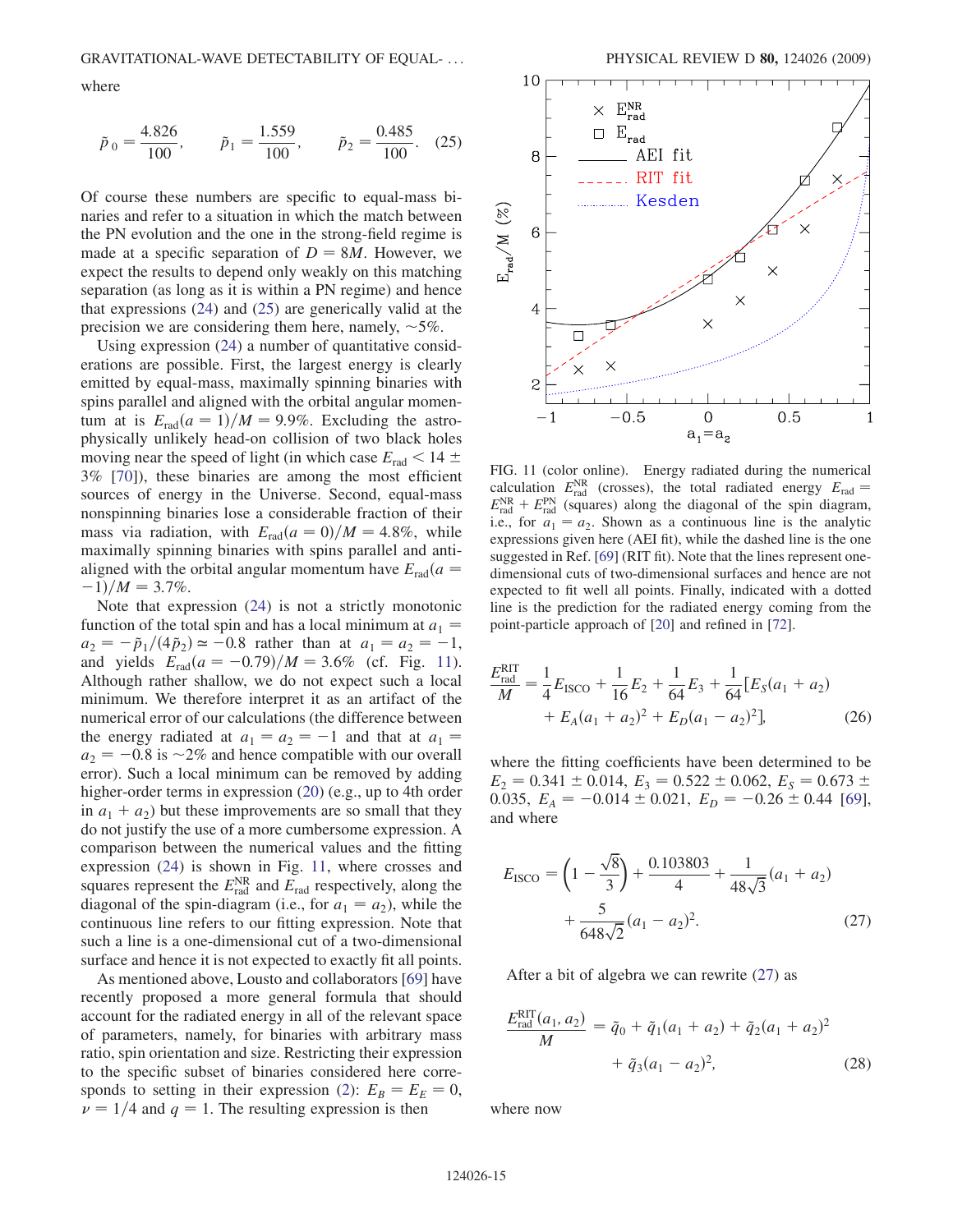<span id="page-15-0"></span>
$$
\tilde{q}_0 = \frac{1}{4} \left( 1 - \frac{\sqrt{8}}{3} + \frac{0.103803}{4} \right) + \frac{E_2}{16} + \frac{E_3}{64} \approx \frac{5.025}{100},
$$
\n
$$
\tilde{q}_1 = \frac{1}{192\sqrt{3}} + \frac{E_5}{64} \approx \frac{1.352}{100},
$$
\n
$$
\tilde{q}_2 = \frac{E_A}{64} \approx -\frac{0.0219}{100},
$$
\n
$$
\tilde{q}_3 = \frac{5}{2592\sqrt{2}} + \frac{E_D}{64} \approx -\frac{0.270}{100}.
$$
\n(29)

Comparing  $(24)$  $(24)$  $(24)$  and  $(25)$  with  $(28)$  and  $(29)$  $(29)$  $(29)$  is now straightforward and shows that: the reduced expression from [\[69\]](#page-17-40) has a second order contribution  $\sim (a_1 - a_2)^2$ ,<br>which is absent in our expression. The remaining coeffiwhich is absent in our expression. The remaining coefficients are rather similar but not identical. This comparison is summarized in Fig. [11](#page-14-1), where the dashed line corresponds to the fitting proposed in Ref. [\[69\]](#page-17-40). Note that the maximum efficiency for maximally spinning black holes predicted by expression [\(28\)](#page-14-3) is  $\sim 8\%$ , but our estimate is larger and  $\sim$ 10%. Not reported in Fig. [11](#page-14-1) is the prediction made in Ref. [\[71\]](#page-17-45), which is linear in the total spin and very close to that coming from ([28](#page-14-3)).

While the two expressions provide very similar estimates for  $-0.5 \le a_1 = a_2 \le 0.4$ , they also have predictions differing by more than  $\sim$ 20% for highly spinning binaries. Because both expressions come as a result of a number of simplifications and assumptions, it is not easy to judge which one is the most accurate one, if any. It is useful to bear in mind, however, that expressions ([24](#page-13-4)) and [\(25\)](#page-14-0) have been obtained from a ''controlled'' set of simulations with small truncation errors and therefore have coefficients with error bars of the order of 5%. Expressions [\(28\)](#page-14-3) and [\(29\)](#page-15-0), on the other hand, because coming from more extended formulas and thus fitting a wider set of different simulations across many groups, have error-bars that are intrinsically larger, as high as 100%. In view of this, and of the fact that the coefficients are constant, the simulations carried out here could be used for a new estimate of the free coefficients  $E_2$ ,  $E_3$ ,  $E_S$  and  $E_A$  in [\(28\)](#page-14-3) [Note that because in the expression for the radiated energy [\(20](#page-13-2)) there is no need for a contribution proportional to  $(a_1 - a_2)^2$ , it should be<br>possible to set  $\tilde{a}_2 = 0$  and obtain a numerical constraint for possible to set  $\tilde{q}_3 = 0$  and obtain a numerical constraint for the presently inaccurate coefficient  $E_D$ ]. Finally, indicated with a dotted line in Fig. [11](#page-14-1) is the prediction for the radiated energy coming from the point-particle approach of [\[20\]](#page-17-43) and refined in [\[72\]](#page-17-44).

Simulations involving aligned binaries with unequal masses will help to settle this issue and provide an extension to our expression [\(24\)](#page-13-4). This will be the subject of future work.

# VI. CONCLUSIONS

We have considered in detail the issue of the detectability of binary system of black holes having equal masses and spins that are aligned with the orbital angular momentum. Because these configurations do not exhibit precession effects, they represent a natural ground to start detailed studies of the influence of strong-field spin effects on gravitational-wave observations of coalescing binaries. Furthermore, such systems are far from being unrealistic and may be the preferred end state of the inspiral of generic supermassive binary black-hole systems. In view of this, we have computed the inspiral and merger of a large set of binary systems of equal-mass black holes with spins parallel to the orbital angular momentum but otherwise arbitrary. Our attention is particularly focused on the gravitational-wave emission so as to provide simple answers to basic questions such as what are the loudest and quietest configurations and what is the difference in SNR between the two.

Overall we find that the SNR ratio increases with the projection of the total black-hole spin in the direction of the orbital momentum. In addition, equal-spin binaries with maximum spin aligned with the orbital angular momentum are more than ''3 times as loud'' as the corresponding binaries with anti-aligned spins, thus corresponding to event rates up to 30 times larger. On average these considerations are only weakly dependent on the detectors, or on the number of harmonics considered in constructing the signal.

We have also investigated whether these binaries can lead to a degenerate patch in the space of templates. We do this by computing the mismatch between the different spinning configurations. Within our numerical accuracy we have found that binaries with opposite spins  $S_1$  =  $-S_2$  cannot be distinguished, whereas binaries with spin  $S_1 = S_2$  have clearly distinct gravitational-wave emissions. This result, which was already discussed in the past [[63](#page-17-32)], may represent a serious obstacle toward a proper estimate of the physical parameters of binaries and will probably be removed only if the SNR is sufficiently high.

Finally, we have derived a simple expression for the energy radiated in gravitational waves, and find that the binaries always have efficiencies  $E_{rad}/M \gtrsim 3.6\%$ . This can become as large as  $E_{rad}/M \approx 10\%$  for maximally spinning binaries with spins aligned to the orbital angular momentum. These binaries are, therefore, among the most efficient sources of energy in the Universe.

## ACKNOWLEDGMENTS

It is a pleasure to thank S. Babak, E. Barausse, M. Hannam, I. Hinder, S. Hughes, B. Krishnan, L. Santamaria, B. Sathyaprakas,h and B. Schutz for useful discussions and comments. MATHEMATICA codes for post-Newtonian waveforms and waveform analysis have been developed together with M. Hannam. We thank E. Cuoco, S. Hild, and M. Punturo for providing the sensitivity curve of the advanced Virgo detector. S. H. and D. P. have been supported by the European Gravitational Observatory (EGO). Additional support comes from the DAAD Grant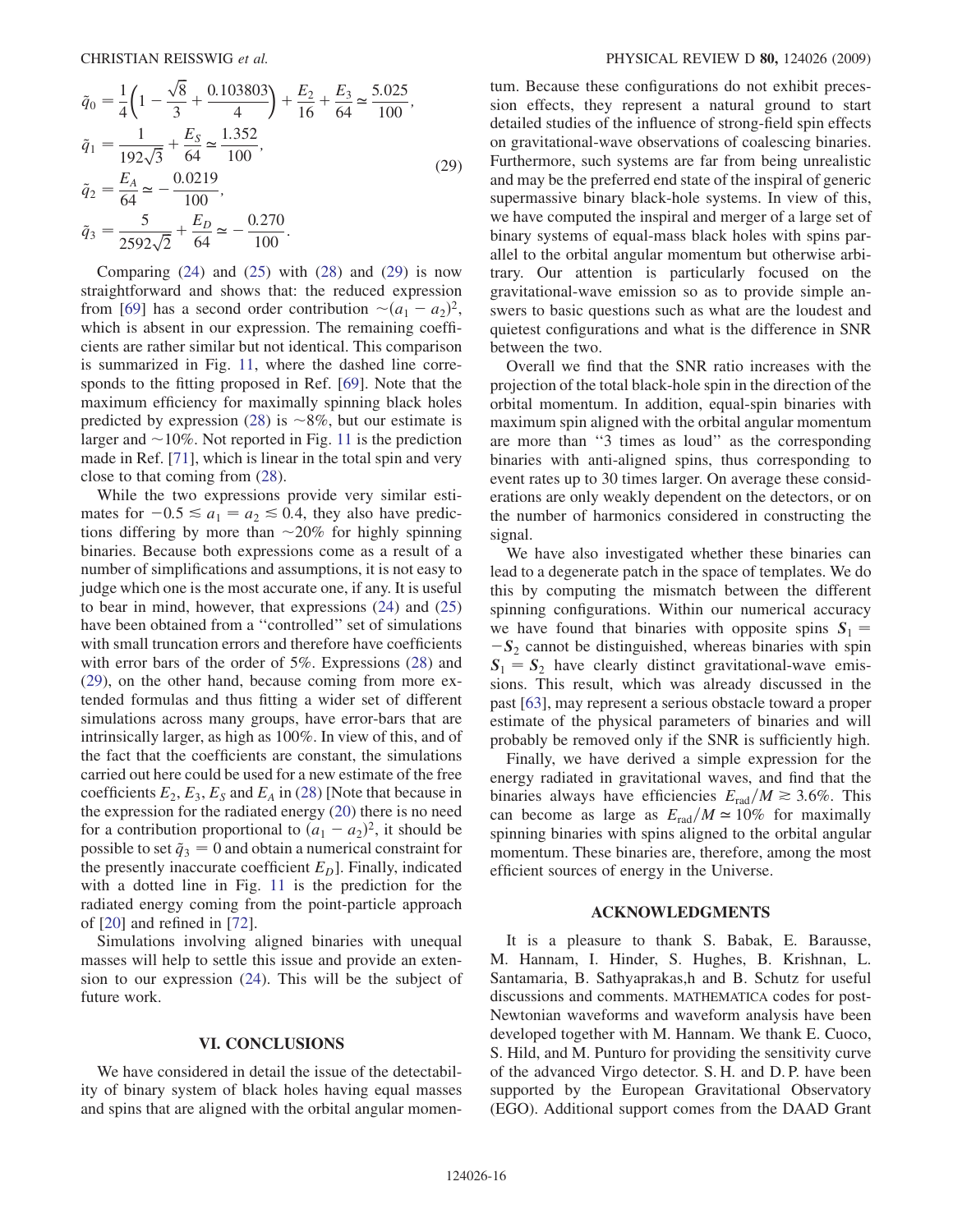## GRAVITATIONAL-WAVE DETECTABILITY OF EQUAL- ... PHYSICAL REVIEW D 80, 124026 (2009)

No. D/07/13385, Grant No. FPA-2007-60220 from the Ministerio de Educación y Ciencia (Spain), and by DFG Grant No. SFB/Transregio 7 ''Gravitational Wave Astronomy.'' The computations were performed at the AEI, on the LONI network [[80](#page-18-0)], at LRZ Munich, and the Teragrid (Allocation No. TG-MCA02N014).

## APPENDIX A: SENSITIVITY CURVES

For convenience, we report below the sensitivity curves used to compute the SNRs that are often difficult to collect from the literature. For LISA we use the same noise curve as for the LISA Mock Data Challenge 3 [\[73\]](#page-17-46) as implemented by Trias and Sintes, and made available by the LISA Parameter Estimation Task Force [[74](#page-17-47)]. The noise curve for advanced Virgo can be found in tabulated form in Ref. [\[32\]](#page-17-7).

LIGO 
$$
S_h(f) = S_0 \Biggl[ \Bigl( \frac{4.49f}{f_0} \Bigr)^{-56} + 0.16 \Bigl( \frac{f}{f_0} \Bigr)^{-4.52} + 0.52 + 0.32 \Bigl( \frac{f}{f_0} \Bigr)^2 \Biggr], \qquad S_0 = 9 \times 10^{-46}, \qquad f_0 = 150 \text{ Hz},
$$
  
AdLIGO  $S_h(f) = S_0 \Biggl[ \Bigl( \frac{f}{f_0} \Bigr)^{-4.14} - 5 \Bigl( \frac{f_0}{f} \Bigr)^2 + 111 \Bigl( 1 - \Bigl( \frac{f}{f_0} \Bigr)^2 + \frac{1}{2} \Bigl( \frac{f}{f_0} \Bigr)^4 \Bigr) \Biggl( 1 + \frac{1}{2} \Bigl( \frac{f}{f_0} \Bigr)^2 \Biggr)^{-1} \Biggr],$   
 $S_0 = 10^{-49}, \qquad f_0 = 215 \text{ Hz},$  (A1)

Virgo 
$$
S_h(f) = S_0 \left\{ \left( \frac{7.87f}{f_0} \right)^{-4.8} + \frac{6}{17} \left( \frac{f_0}{f} \right) + \left[ 1 + \left( \frac{f}{f_0} \right)^2 \right] \right\}, \qquad S_0 = 10.2 \times 10^{-46}, \qquad f_0 = 500 \text{ Hz}.
$$

# APPENDIX B: COMPARISON OF WAVEFORMS AT FUTURE NULL INFINITY

A systematic source of error in the results given in this paper is the finite radius  $r_{\rm E} = 160M$  at which our waveforms are computed. In order to determine its influence on the accuracy of the values reported here, we have exploited the recent possibility of computing waveforms unambiguously at future null infinity  $\mathcal{J}^+$  [\[66\]](#page-17-37). In this approach, which makes use of the Cauchy-characteristic extraction technique [\[75–](#page-17-48)[79](#page-18-1)], the gravitational-wave information  $\Psi_4$ is computed at  $\mathcal{J}^+$  in a gauge-invariant way and with no causal influence from the outer boundary.

In practice, we have computed the match between the waveforms extracted at  $r_{\rm E}$  and at  $\mathcal{J}^+$  for the nonspinning configuration  $s_0$ , and found that  $\mathcal{M}_{\text{best}} = 0.999$ , which is thus within the error given by the match between different numerical resolutions (cf. discussion in Sec. IV C and see also Table [IV\)](#page-10-0). Note that the initial separation of the two black holes as reported in [[66](#page-17-37)],  $d = 11M$ , is larger than the one reported here, thus resulting in a much smaller initial frequency  $\omega_{\text{ini}}$ . Nevertheless, we have considered the same gluing frequency  $\omega_{\text{glue}} = 0.168/M$  so as to have a fair comparison between the two waveforms.

In addition, we have also compared SNRs obtained in the two cases, when the Fourier-transform of  $h(t)$  as given in terms of  $\Psi_4$  is easily obtained as

$$
\tilde{h}(f) = -\frac{\tilde{\Psi}_4}{4\pi^2 f^2},\tag{B1}
$$

where  $\tilde{\Psi}_4$  is the Fourier transform of  $\Psi_4$ . For any of the total masses considered here and for all of the detectors, we find that the differences in the SNRs is less than 1.0%. Overall, both results show that the error introduced by the use of a finite radius calculation is within our numerical error bars of  $\sim$  2.0% and thus does not modify significantly the results obtained in this work.

- <span id="page-16-10"></span><span id="page-16-0"></span>[1] F. Pretorius, Phys. Rev. Lett. 95, 121101 (2005).
- [2] M. Campanelli, C.O. Lousto, P. Marronetti, and Y. Zlochower, Phys. Rev. Lett. 96, 111101 (2006).
- <span id="page-16-1"></span>[3] J. G. Baker, J. Centrella, D.-I. Choi, M. Koppitz, and J. van Meter, Phys. Rev. Lett. 96, 111102 (2006).
- <span id="page-16-9"></span><span id="page-16-2"></span>[4] P. Ajith et al., Classical Quantum Gravity 24, S689 (2007).
- <span id="page-16-3"></span>[5] P. Ajith et al., Phys. Rev. D 77, 104017 (2008).
- <span id="page-16-4"></span>[6] P. Ajith, Classical Quantum Gravity 25, 114033 (2008).
- [7] B. Aylott et al., Classical Quantum Gravity 26, 165008 (2009).
- [8] B. Farr, S. Fairhurst, and B. S. Sathyaprakash, Classical Quantum Gravity 26, 114009 (2009).
- <span id="page-16-5"></span>[9] L. Santamaria, B. Krishnan, and J. T. Whelan Classical Quantum Gravity 26, 114010 (2009).
- <span id="page-16-7"></span><span id="page-16-6"></span>[10] S. Babak, M. Hannam, S. Husa, and B.F. Schutz arXiv:0806.1591 [gr-qc].
- <span id="page-16-8"></span>[11] T. Bogdanović, C.S. Reynolds, and M.C. Miller, Astrophys. J. 661, L147 (2007).
- [12] M. Koppitz, D. Pollney, C. Reisswig, L. Rezzolla, J. Thornburg, P. Diener, and E. Schnetter, Phys. Rev. Lett.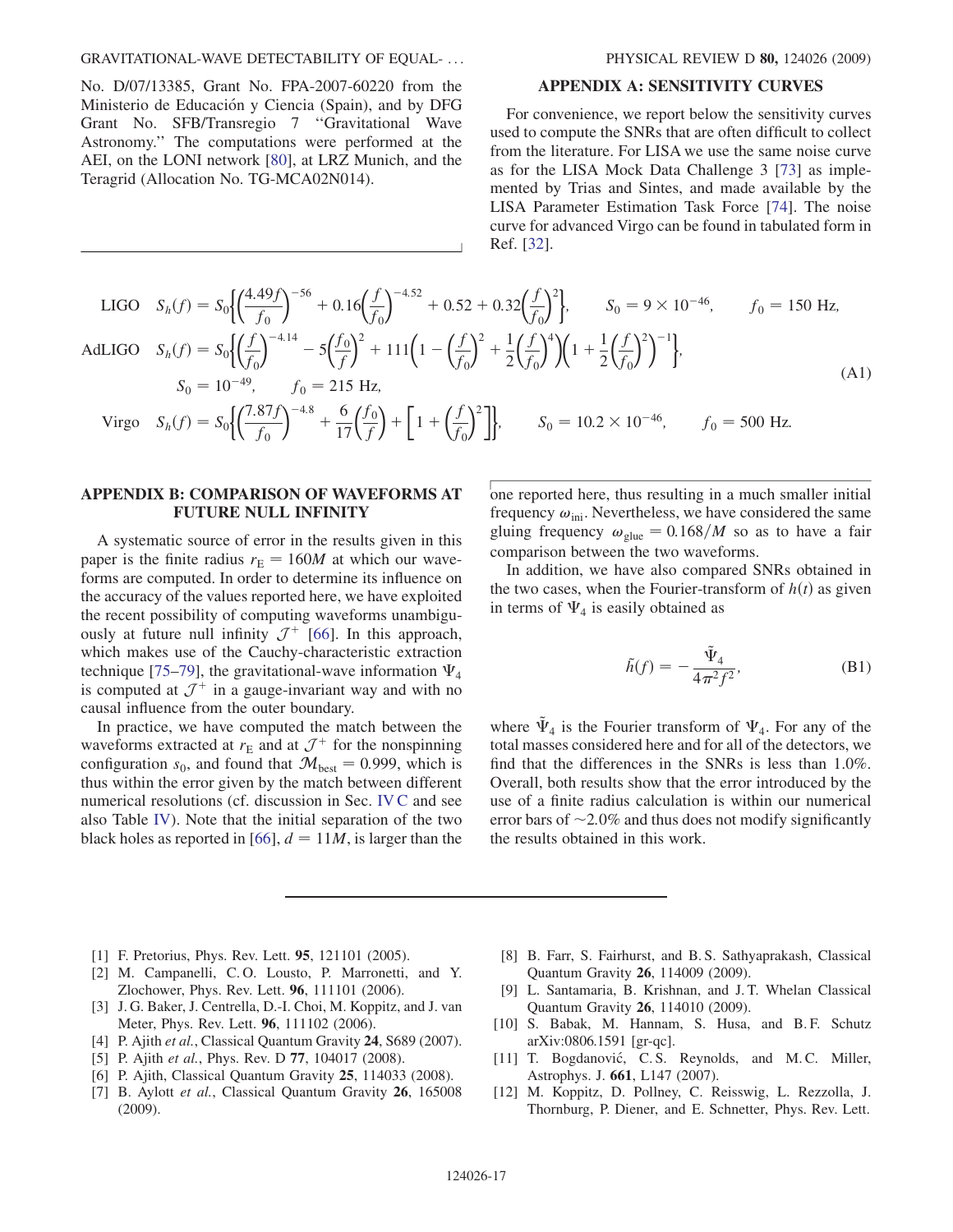99, 041102 (2007).

- [13] F. Herrmann, I. Hinder, D. M. Shoemaker, P. Laguna, and R. A. Matzner, Phys. Rev. D 76, 084032 (2007).
- <span id="page-17-0"></span>[14] F. Herrmann, I. Hinder, D. Shoemaker, P. Laguna, and R. A. Matzner, Astrophys. J. 661, 430 (2007).
- <span id="page-17-10"></span>[15] D. Pollney et al., Phys. Rev. D **76**, 124002 (2007).
- <span id="page-17-33"></span>[16] L. Rezzolla, E. N. Dorband, C. Reisswig, P. Diener, D. Pollney, E. Schnetter, and B. Szilágyi, Astrophys. J. 679, 1422 (2008).
- <span id="page-17-41"></span>[17] L. Rezzolla, P. Diener, E. N. Dorband, D. Pollney, C. Reisswig, E. Schnetter, and J. Seiler, Astrophys. J. 674, L29 (2008).
- <span id="page-17-19"></span>[18] L. Rezzolla, E. Barausse, E. N. Dorband, D. Pollney, C. Reisswig, J. Seiler, and S. Husa, Phys. Rev. D 78, 044002 (2008).
- <span id="page-17-34"></span>[19] E. Barausse and L. Rezzolla Astrophys. J. 704, L40 (2009).
- <span id="page-17-43"></span>[20] A. Buonanno, L. E. Kidder, and L. Lehner, Phys. Rev. D 77, 026004 (2008).
- [21] M. Campanelli, C. O. Lousto, and Y. Zlochower, Phys. Rev. D 74, 041501 (2006).
- [22] M. Campanelli, C. O. Lousto, and Y. Zlochower, Phys. Rev. D 74, 084023 (2006).
- [23] M. Campanelli, C.O. Lousto, and Y. Zlochower, Phys. Rev. D 73, 061501 (2006).
- [24] L. Boyle, M. Kesden, and S. Nissanke, Phys. Rev. Lett. 100, 151101 (2008).
- [25] L. Boyle and M. Kesden, Phys. Rev. D 78, 024017 (2008).
- <span id="page-17-1"></span>[26] P. Marronetti, W. Tichy, B. Bruegmann, J. Gonzalez, and U. Sperhake, Phys. Rev. D 77, 064010 (2008).
- <span id="page-17-2"></span>[27] B. Abbott et al. (LIGO Scientific Collaboration) (2007).
- <span id="page-17-3"></span>[28] S. Waldman and (for the LIGO Science Collaboration), Classical Quantum Gravity 23, S653 (2006).
- <span id="page-17-4"></span>[29] R. Adhikari, P. Fritschel, and S. Waldman (Scientific Collaboration), LIGO Tech. Report No. LIGO-T060156- 01-I, 2006.
- <span id="page-17-5"></span>[30] Advanced LIGO, http://www.ligo.caltech.edu/advLIGO/.
- <span id="page-17-6"></span>[31] F. Acernese et al., Classical Quantum Gravity 23, S635 (2006).
- <span id="page-17-7"></span>[32] Virgo Collaboration, Virgo Technical Report No. VIR-089A-08, 2008.
- <span id="page-17-8"></span>[33] K. Danzmann, P. Bender, A. Brillet, I. C. A. Cruise, C. Cutler, F. Fidecaro, W. Folkner, J. Hough, P. McNamara, M. Peterseim et al., Max-Planck-Inistitut für Quantenoptik, Report No. MPQ 233, 184 1998.
- <span id="page-17-9"></span>[34] K. Danzmann and A. Rüdiger, Classical Quantum Gravity 20, S1 (2003).
- <span id="page-17-11"></span>[35] http://www.cactuscode.org.
- <span id="page-17-12"></span>[36] E. Schnetter, S. H. Hawley, and I. Hawke, Classical Quantum Gravity 21, 1465 (2004).
- <span id="page-17-13"></span>[37] J. G. Baker, J. Centrella, D.-I. Choi, M. Koppitz, and J. van Meter, Phys. Rev. D 73, 104002 (2006).
- <span id="page-17-14"></span>[38] M. Hannam, S. Husa, D. Pollney, B. Brugmann, and N. O'Murchadha, Phys. Rev. Lett. 99, 241102 (2007).
- <span id="page-17-15"></span>[39] J. Thornburg, P. Diener, D. Pollney, L. Rezzolla, E. Schnetter, E. Seidel, and R. Takahashi, Classical Quantum Gravity 24, 3911 (2007).
- <span id="page-17-16"></span>[40] S. Brandt and B. Brügmann, Phys. Rev. Lett. **78**, 3606 (1997).
- [41] J. M. Bowen and J. W. York, Phys. Rev. D 21, 2047 (1980).
- [42] R. Beig and N. O. Murchadha, Classical Quantum Gravity 11, 419 (1994).
- <span id="page-17-17"></span>[43] S. Dain and H. Friedrich, Commun. Math. Phys. 222, 569 (2001).
- <span id="page-17-18"></span>[44] M. Ansorg, B. Brügmann, and W. Tichy, Phys. Rev. D 70, 064011 (2004).
- <span id="page-17-20"></span>[45] S. Husa, M. Hannam, J. A. Gonzalez, U. Sperhake, and B. Bruegmann, Phys. Rev. D 77, 044037 (2008).
- <span id="page-17-21"></span>[46] A. Nagar and L. Rezzolla, Classical Quantum Gravity 22, R167 (2005); 23, 4297(E) (2006).
- <span id="page-17-22"></span>[47] M. Hannam, S. Husa, B. Bruegmann, and A. Gopakumar, Phys. Rev. D 78, 104007 (2008).
- <span id="page-17-23"></span>[48] T. Damour, P. Jaranowski, and G. Schäfer, Phys. Lett. B 513, 147 (2001).
- [49] L. Blanchet, G. Faye, B. R. Iyer, and B. Joguet, Phys. Rev. D 65, 061501 (2002).
- [50] L. Blanchet, T. Damour, G. Esposito-Farese, and B. R. Iyer, Phys. Rev. Lett. 93, 091101 (2004).
- [51] L. E. Kidder, Phys. Rev. D **52**, 821 (1995).
- [52] E. Poisson, Phys. Rev. D **57**, 5287 (1998).
- [53] K. Alvi, Phys. Rev. D **64**, 104020 (2001).
- [54] L. Blanchet, A. Buonanno, and G. Faye, Phys. Rev. D 74, 104034 (2006).
- <span id="page-17-24"></span>[55] G. Faye, L. Blanchet, and A. Buonanno, Phys. Rev. D 74, 104033 (2006).
- <span id="page-17-25"></span>[56] M. Boyle et al., Phys. Rev. D 76, 124038 (2007).
- <span id="page-17-26"></span>[57] L. Blanchet, G. Faye, B. R. Iyer, and S. Sinha (2008).
- <span id="page-17-27"></span>[58] L. E. Kidder, Phys. Rev. D 77, 044016 (2008).
- <span id="page-17-28"></span>[59] O. Dreyer, B. Krishnan, D. Shoemaker, and E. Schnetter, Phys. Rev. D 67, 024018 (2003).
- <span id="page-17-29"></span>[60] L. Baiotti, I. Hawke, P. J. Montero, F. Löffler, L. Rezzolla, N. Stergioulas, J. A. Font, and E. Seidel, Phys. Rev. D 71, 024035 (2005).
- <span id="page-17-30"></span>[61] E.E. Flanagan and S. Hughes, Phys. Rev. D 57, 4535 (1998).
- <span id="page-17-31"></span>[62] T. Damour, B. R. Iyer, and B. S. Sathyaprakash, Phys. Rev. D 57, 885 (1998).
- <span id="page-17-32"></span>[63] B. Vaishnav, I. Hinder, F. Herrmann, and D. Shoemaker, Phys. Rev. D 76, 084020 (2007).
- <span id="page-17-35"></span>[64] B. Abbott et al. (LIGO Collaboration), Phys. Rev. D 73, 102002 (2006).
- <span id="page-17-36"></span>[65] M. Hannam et al., Phys. Rev. D 79, 084025 (2009).
- <span id="page-17-37"></span>[66] C. Reisswig, N. T. Bishop, D. Pollney, and B. Szilagyi, Phys. Rev. Lett. 103, 221101 (2009).
- <span id="page-17-38"></span>[67] N. Bode and S. Phinney, APS Meeting Abstracts (2007), p. 1010.
- <span id="page-17-39"></span>[68] M. Megevand, M. Anderson, J. Frank, E. W. Hirschmann, L. Lehner, S. L. Liebling, P. M. Motl, and D. Neilsen, Phys. Rev. D 80, 024012 (2009).
- <span id="page-17-40"></span>[69] C. O. Lousto, M. Campanelli, and Y. Zlochower arXiv:0904.3541 [gr-qc].
- <span id="page-17-42"></span>[70] U. Sperhake, V. Cardoso, F. Pretorius, E. Berti, and J. A. Gonzalez, Phys. Rev. Lett. 101, 161101 (2008).
- <span id="page-17-45"></span>[71] W. Tichy and P. Marronetti, Phys. Rev. D **78**, 081501 (2008).
- <span id="page-17-46"></span><span id="page-17-44"></span>[72] M. Kesden, Phys. Rev. D 78, 084030 (2008).
- [73] S. Babak et al., Classical Quantum Gravity 25, 184026 (2008).
- <span id="page-17-47"></span>[74] LISA parameter estimation wiki, http://www.tapir. caltech.edu/dokuwiki/lisape:home.
- <span id="page-17-48"></span>[75] N. T. Bishop, Classical Quantum Gravity 10, 333 (1993).